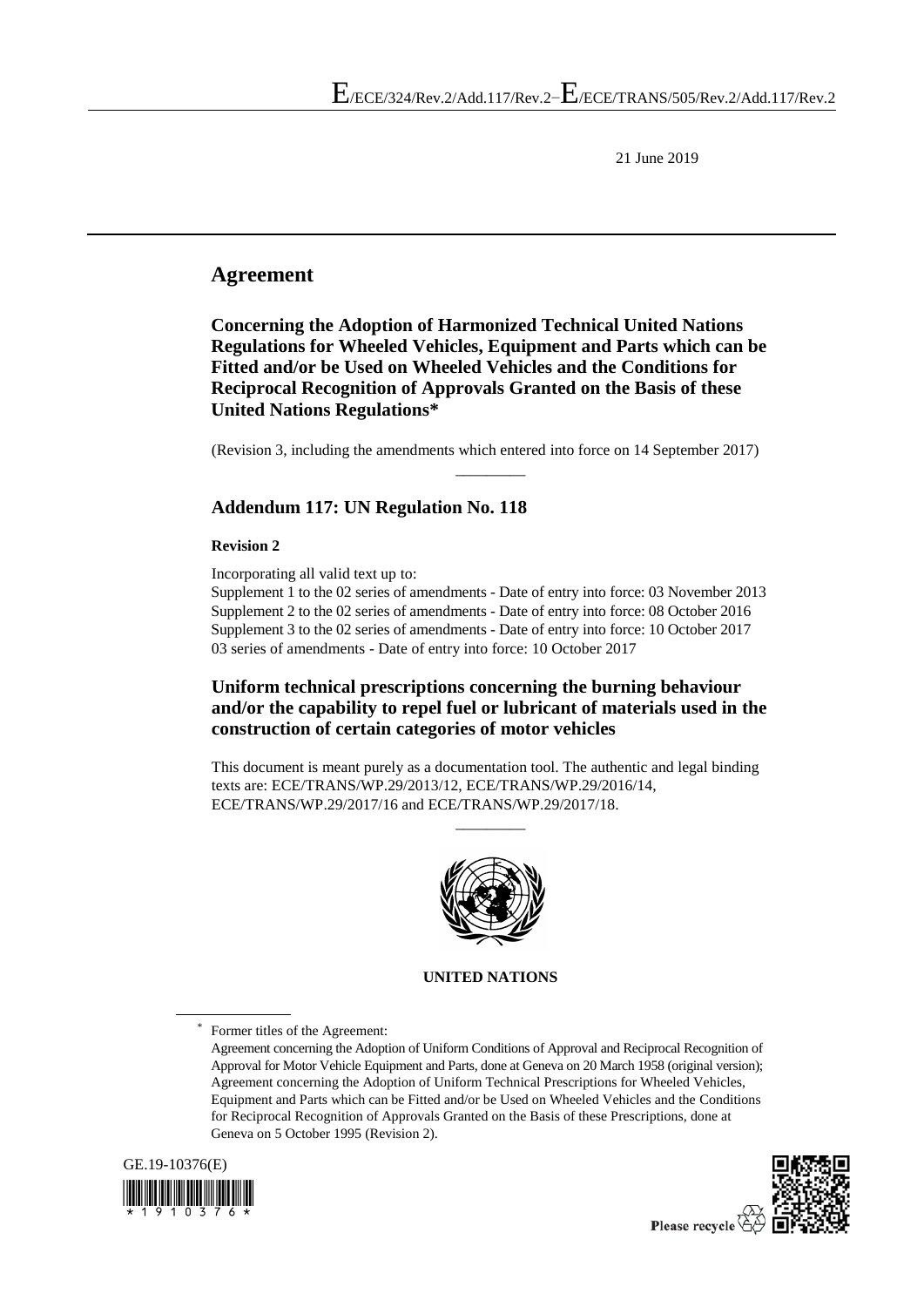# **UN Regulation No. 118**

### **Uniform technical prescriptions concerning the burning behaviour and/or the capability to repel fuel or lubricant of materials used in the construction of certain categories of motor vehicles**

### **Contents**

*Page*

### Regulation

| 1.      |                                                                                                                                                                                                                                                                                                                                                                                                           | 3  |
|---------|-----------------------------------------------------------------------------------------------------------------------------------------------------------------------------------------------------------------------------------------------------------------------------------------------------------------------------------------------------------------------------------------------------------|----|
| 2.      |                                                                                                                                                                                                                                                                                                                                                                                                           | 3  |
| 3.      |                                                                                                                                                                                                                                                                                                                                                                                                           | 4  |
| 4.      |                                                                                                                                                                                                                                                                                                                                                                                                           | 5  |
| 5.      | Part I: Approval of a vehicle type with regard to the burning behaviour of the components used<br>in the interior compartment, the engine compartment and any separate heating compartment and<br>with regard to the burning behaviour of electric cables and cable sleeves or cable conduits used<br>in the vehicle and/or the capability to repel fuel or lubricant of insulation materials used in the | 6  |
| 6.      | Part II: Approval of a component with regard to its burning behaviour and/or its capability                                                                                                                                                                                                                                                                                                               | 7  |
| 7.      |                                                                                                                                                                                                                                                                                                                                                                                                           | 10 |
| 8.      |                                                                                                                                                                                                                                                                                                                                                                                                           | 10 |
| 9.      |                                                                                                                                                                                                                                                                                                                                                                                                           | 10 |
| 10.     |                                                                                                                                                                                                                                                                                                                                                                                                           | 11 |
| 11.     | Names and addresses of Technical Services responsible for conducting approval tests and                                                                                                                                                                                                                                                                                                                   | 11 |
| 12.     |                                                                                                                                                                                                                                                                                                                                                                                                           | 11 |
| Annexes |                                                                                                                                                                                                                                                                                                                                                                                                           |    |
| 1       |                                                                                                                                                                                                                                                                                                                                                                                                           | 13 |
| 2       |                                                                                                                                                                                                                                                                                                                                                                                                           | 15 |
| 3       |                                                                                                                                                                                                                                                                                                                                                                                                           | 17 |
| 4       |                                                                                                                                                                                                                                                                                                                                                                                                           | 19 |
|         | Appendix $1$ – Appendix to type approval communication form No.  concerning the<br>type-approval of a component type pursuant to UN Regulation No. 118                                                                                                                                                                                                                                                    | 21 |
| 5       |                                                                                                                                                                                                                                                                                                                                                                                                           | 22 |
| 6       |                                                                                                                                                                                                                                                                                                                                                                                                           | 23 |
| 7       |                                                                                                                                                                                                                                                                                                                                                                                                           | 29 |
| 8       |                                                                                                                                                                                                                                                                                                                                                                                                           | 33 |
| 9       |                                                                                                                                                                                                                                                                                                                                                                                                           | 38 |
| 10<br>2 |                                                                                                                                                                                                                                                                                                                                                                                                           | 40 |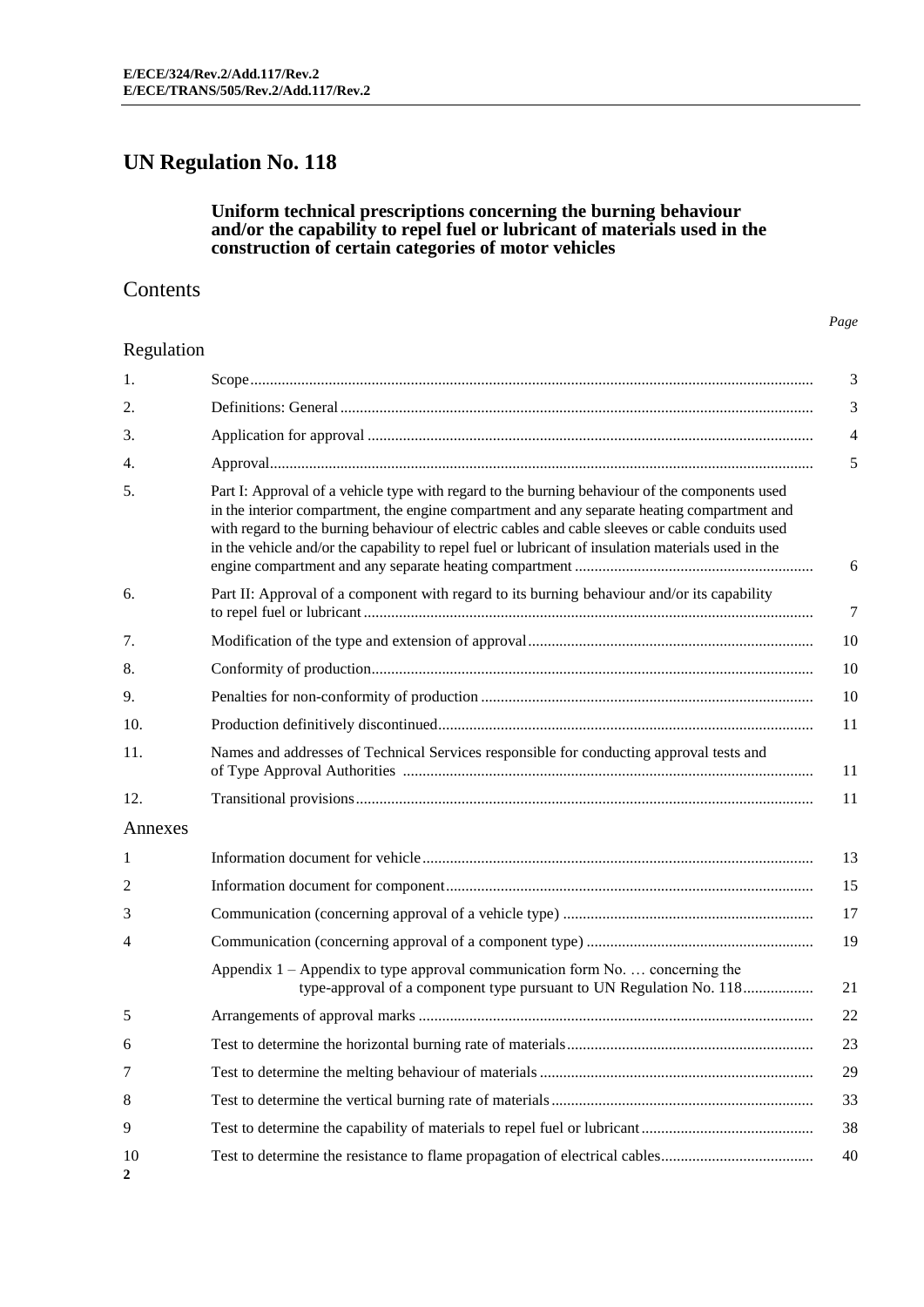## **1. Scope**

1.1. This Regulation applies to the burning behaviour (ignitibility, burning rate and melting behaviour) and to the capability to repel fuel or lubricants of materials used in vehicles of categories M<sub>3</sub>, Classes II and III<sup>1</sup>.

Type approvals are granted according to:

- 1.2. Part I Approval of a vehicle type with regard to the burning behaviour and/or the capability to repel fuel or lubricant of the components used in the interior compartment, the engine compartment and any separate heating compartment and with regard to the burning behaviour of electric cables and cable sleeves or cable conduits used for protecting electric cables in the vehicle
- 1.3. Part II Approval of a component with regard to its burning behaviour and/or its capability to repel fuel or lubricant installed in the interior compartment, the engine compartment or any separate heating compartment.

# **2. Definitions: General**

- 2.1. "*Manufacturer*" means the person or body who is responsible to the Type Approval Authority for all aspects of the type approval process and for ensuring conformity of production. It is not essential that the person or body is directly involved in all stages of the construction of the vehicle or component which is the subject of the approval process.
- 2.2. "Interior compartment" means any compartment intended for passengers, drivers and/or crew bounded by the interior facing surface(s) of:

The interior compartment shall be bounded by:

- (a) The ceiling;
- (b) The floor;
- (c) The front, rear and side walls,
- (d) The doors;
- (e) The outside glazing;
- 2.3. "*Engine compartment*" means the compartment in which the engine is installed and in which a combustion heater may be installed.
- 2.4. "*Separate heating compartment*" means a compartment for a combustion heater located outside the interior compartment and the engine compartment.
- 2.5. "*Production materials*" means products, in the form of bulk materials (e.g. rolls of upholstery) or preformed components, supplied to a manufacturer for incorporation in a vehicle type approved under this Regulation, or to a workshop for use in the business of vehicle maintenance or repair.
- 2.6. "*Seat*" means a structure which may or may not be integral with the vehicle structure, complete with trim, intended to seat one adult person. The term covers both an individual seat or part of a bench seat intended to seat one adult person.

<sup>&</sup>lt;sup>1</sup> As defined in the Consolidated Resolution on the Construction of Vehicles (R.E.3.), document ECE/TRANS/WP.29/78/Rev.6, para. 2.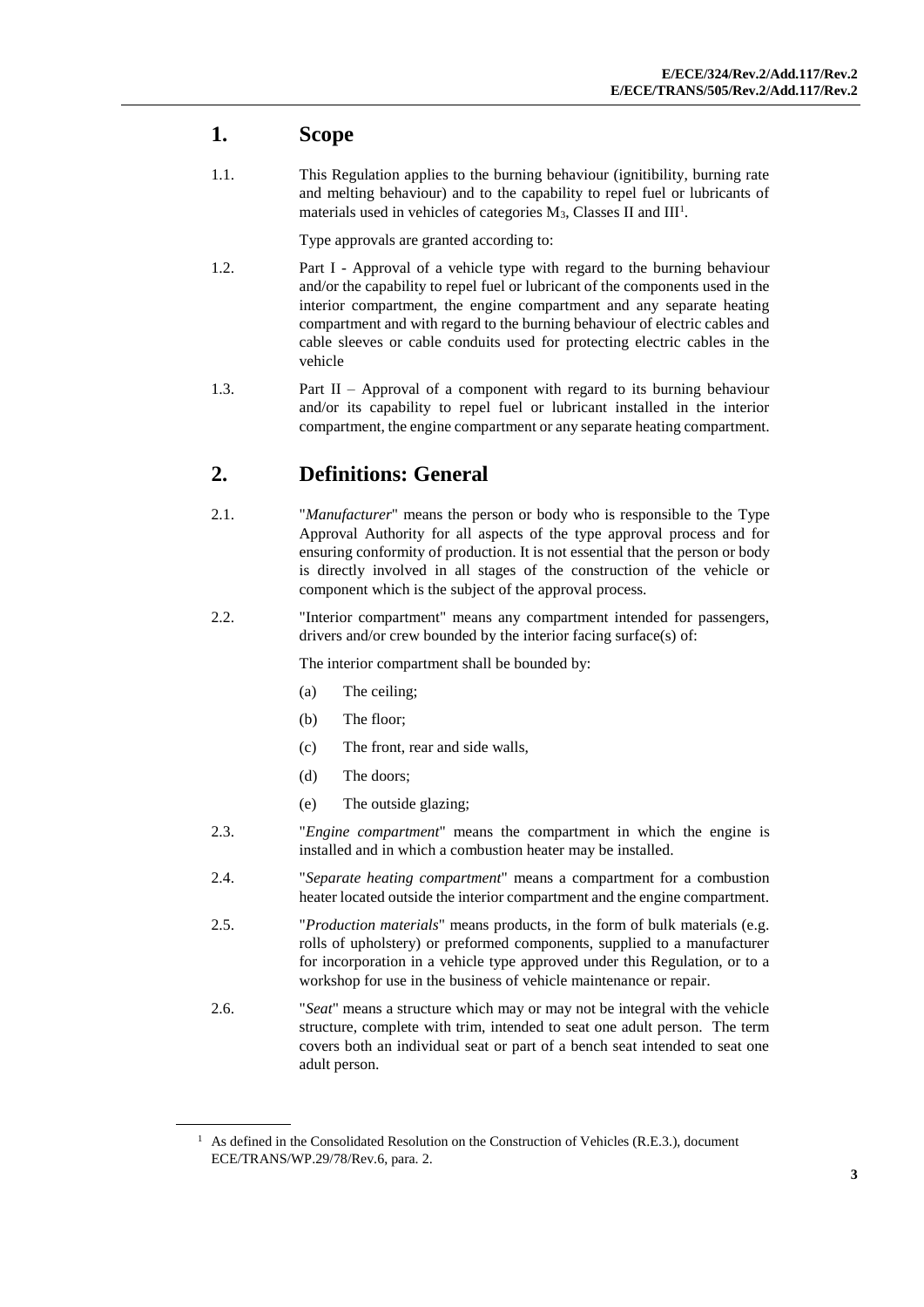- 2.7. "*Group of seats*" means either a bench-type seat, or seats which are separate but side by side (i.e. with the foremost anchorages of one seat in line with or forward of the rearmost anchorages and in line with or behind the foremost anchorages of another seat) and which accommodate one or more seated adult persons.
- 2.8. "*Bench seat*" means a structure complete with trim, intended to seat more than one adult person.
- 2.9. "*Material installed in a vertical position*" means materials installed in the interior compartment, the engine compartment and any separate heating compartment of the vehicle such that its slope exceeds 15 per cent from the horizontal when the vehicle is at its mass in running order and it is standing on a smooth and horizontal ground surface.
- 2.10. *"Electrical cable"* means a single-core or multi-core cable, when applicable sheathed, screened and unscreened, two or more cores running side by side and bonded, twisted, or braided together, including cores to form a single assembly enabling the transfer of electrical signals from one device to the other.
- 2.11. *"Cable sleeve"* means any component that enfolds single cables to a multicore cable or electrical harness.
- 2.12. *"Cable conduit"* means any component that covers electrical cables to guide or route the cables (e.g. tubes, channels, ducts) or fasten electrical cables to the vehicle.

## **3. Application for approval**

- 3.1. The application for approval of a vehicle or component type with regard to this Regulation shall be submitted by the manufacturer.
- 3.2. It shall be accompanied by an information document conforming to the model shown in Annex 1 or in Annex 2.
- 3.3. The following shall be submitted to the Technical Service responsible for conducting the type approval tests:
- 3.3.1. In the case of approval of a vehicle: a vehicle representative of the type to be approved.
- 3.3.2. In the case of components already type approved: a list of the type approval numbers and maker's type designations of the parts concerned, shall be enclosed in the application for the vehicle type approval;
- 3.3.3. In the case of components without type approval:
- 3.3.3.1. Samples, the number of which is specified in Annexes 6 to 9, of the components used in the vehicles, which are representative of the type to be approved;
- 3.3.3.2. Furthermore, one sample shall be submitted to the Technical Service for future reference purposes;
- 3.3.3.3. For devices such as seats, curtains, separation walls, etc., the samples specified in paragraph 3.3.3.1. plus one complete device as mentioned above.
- 3.3.3.4. The samples shall be clearly and indelibly marked with the applicant's trade name or mark and the type designation.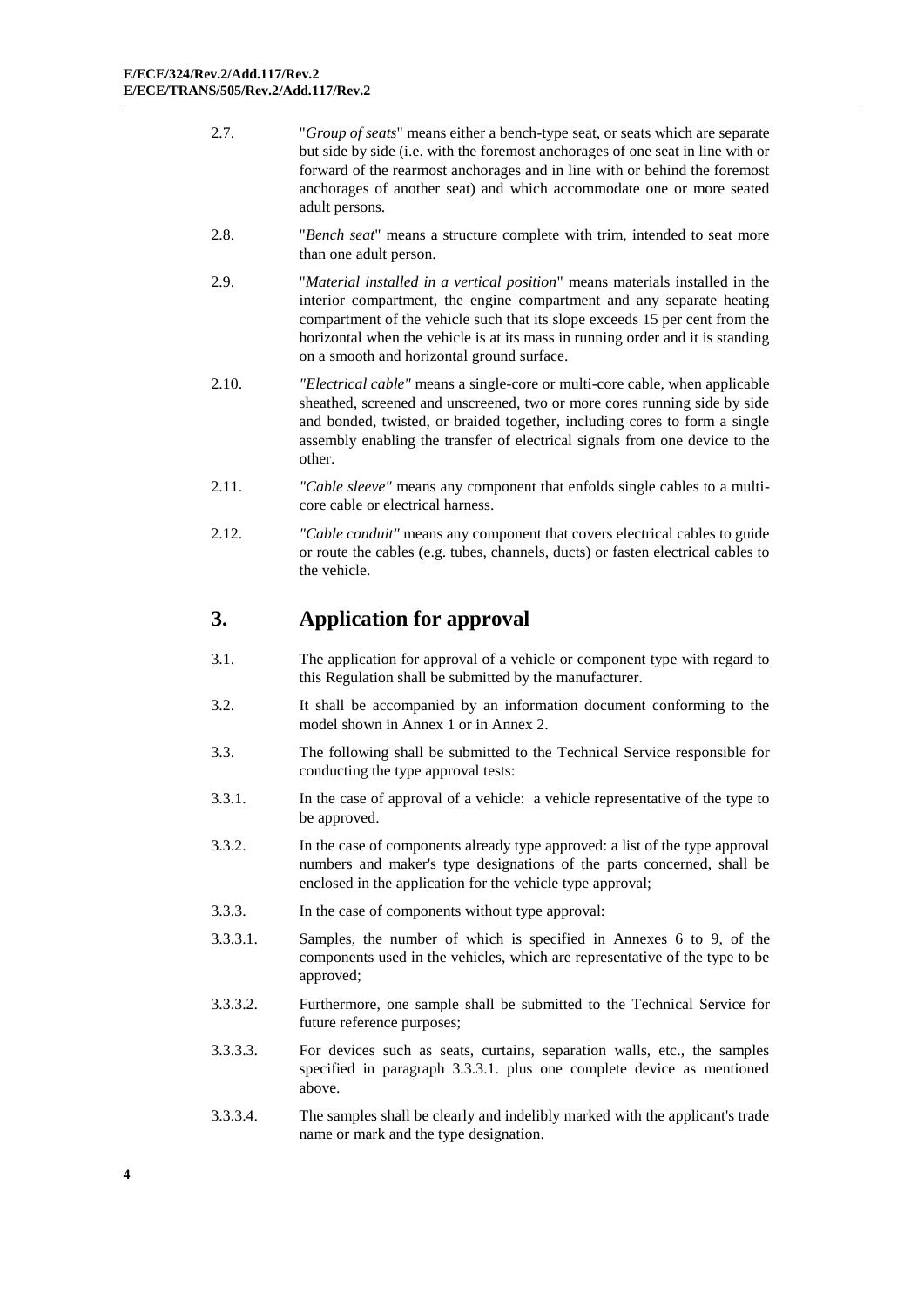# **4. Approval**

- 4.1. If the type submitted for approval to this Regulation meets the requirements of the relevant part(s) of this Regulation, approval of that type shall be granted.
- 4.2. An approval number shall be assigned to each type approved. Its first two digits (at present 03 corresponding to the 03 series of amendments) shall indicate the series of amendments incorporating the most recent major technical amendments made to the Regulation at the time of issue of the approval. The same Contracting Party shall not assign the same number to another type of vehicle or component as defined in this Regulation.
- 4.3. Notice of approval or of extension of approval of a type pursuant to this Regulation shall be communicated to the Contracting Parties to the Agreement applying this Regulation, by means of one of the forms conforming to the models in Annexes 3 or 4, as appropriate, to this Regulation.
- 4.4. There shall be affixed, conspicuously and in a readily accessible location specified on the approval form, to every vehicle conforming to a type approved under this Regulation, an international approval mark consisting of:
- 4.4.1. A circle surrounding the letter "E" followed by the distinguishing number of the country which has granted approval<sup>2</sup>;
- 4.4.2. The number of this Regulation, followed by the letter "R", "I" to indicate Part I of this Regulation, a dash and the approval number, to the right of the circle prescribed in paragraph 4.4.1.
- 4.4.3. If the vehicle conforms to a vehicle type approved, under one or more other Regulations annexed to the Agreement, in the country which has granted approval under this Regulation, the symbol prescribed in paragraph 4.4.1. need not be repeated; in such a case, the Regulations under which approval has been granted in the country which has granted approval under this Regulation shall be placed in vertical columns to the right of the symbol prescribed in paragraph 4.4.1.
- 4.4.4. The approval mark shall be clearly legible and be indelible.
- 4.4.5. The approval mark shall be placed close to or on the vehicle data plate affixed by the manufacturer.
- 4.5. Production materials do not need to be individually marked. However, the packaging with which they are supplied shall be marked with an international approval mark consisting of:
- 4.5.1. A circle surrounding the letter "E" followed by the distinguishing number of the country which has granted approval<sup>2</sup>;
- 4.5.2. The number of this Regulation, followed by the letter "R", a "II" to indicate Part II of this Regulation, a dash and the approval number, to the right of the circle prescribed in paragraph 4.4.1.
- 4.5.3. In the vicinity of the circle:

 $2\degree$  The distinguishing numbers of the Contracting Parties to the 1958 Agreement are reproduced in Annex 3 to the Consolidated Resolution on the Construction of Vehicles (R.E.3), document ECE/TRANS/WP.29/78/Rev.6/.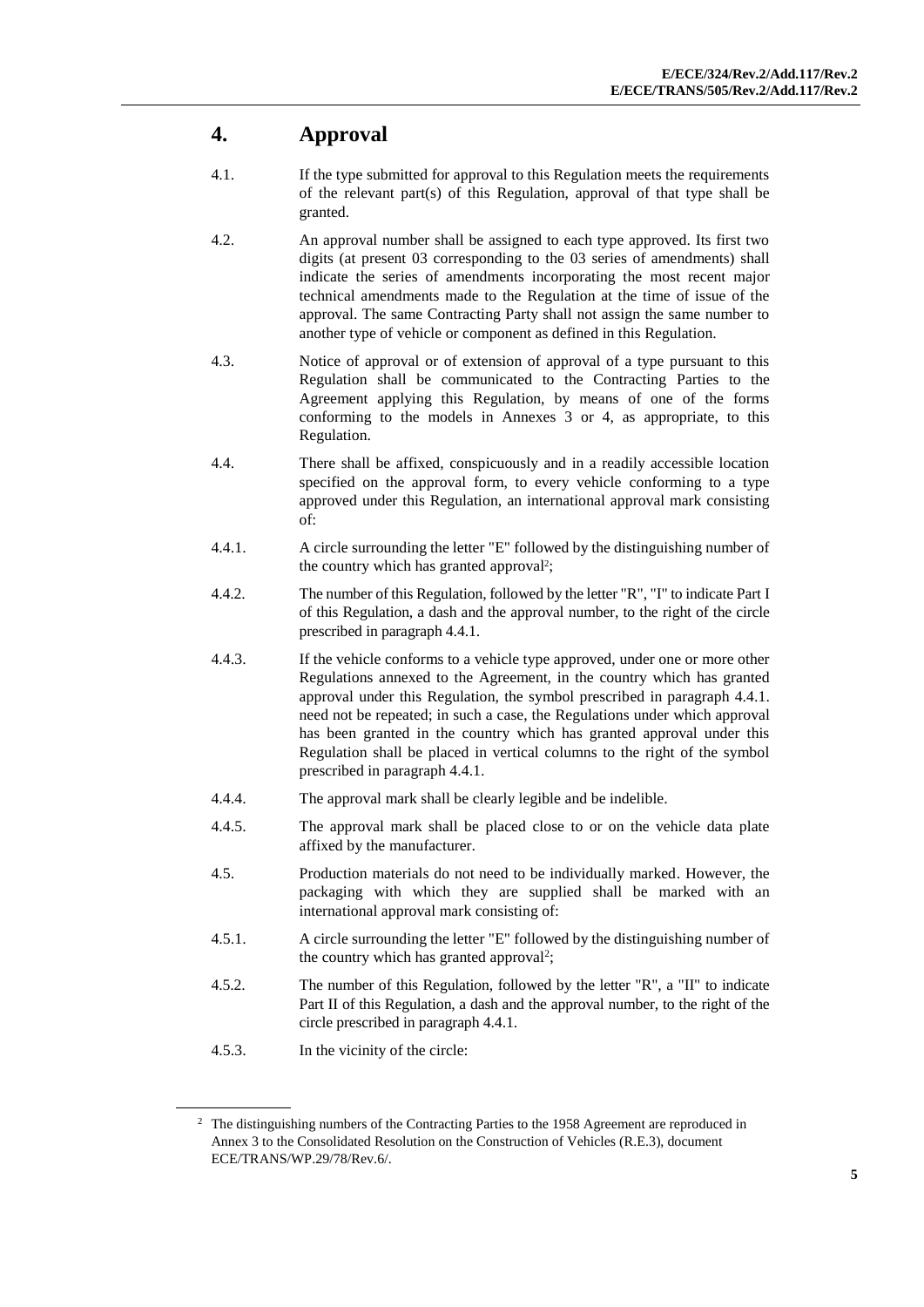- 4.5.3.1. Symbols indicating the direction which the material may be installed:
	- $\leftrightarrow$  For the horizontal direction (see para. 6.2.1.),
	- ↕ For the vertical direction (see paras. 6.2.3. and 6.2.4.),

For the horizontal and vertical directions (see paras. 6.2.1., 6.2.3. and  $\Longleftrightarrow \uparrow$  For the 6.2.4.);

- 4.5.3.2. The symbol "V" indicating that the material fulfils the requirements in paragraph 6.2.2.
- 4.5.4. The approval mark shall be clearly legible and be indelible.
- 4.6. Components may be marked with the approval mark prescribed in paragraph 4.5.
- 4.6.1. If marked, the marking of complete components such as seats, separation walls, luggage racks, etc., shall include the symbol "CD" indicating that the component has been approved as a complete device.
- 4.7. Annex 5 to this Regulation gives examples of arrangements of approval marks.
- **5. Part I: Approval of a vehicle type with regard to the burning behaviour of the components used in the interior compartment, the engine compartment and any separate heating compartment and with regard to the burning behaviour of electric cables and cable sleeves or cable conduits used in the vehicle and/or the capability to repel fuel or lubricant of insulation materials used in the engine compartment and any separate heating compartment**
- 5.1. Definition

For the purpose of Part I of this Regulation,

- 5.1.1. "*Vehicle type*" means vehicles that do not differ in such essential respects as the manufacturer's type designation.
- 5.2. Specifications
- 5.2.1. The materials inside and no more than 13 mm beyond the interior compartment, materials of the engine compartment, materials of any separate heating compartment and electric cables, cable sleeves or cable conduits used in the vehicle to be type approved shall meet the requirements of Part II of this Regulation.
- 5.2.2. The materials and/or equipment used in the interior compartment, the engine compartment and any separate heating compartment and/or in devices approved as components, electric cables and cable sleeves or cable conduits used in the vehicle shall be so installed as to minimize the risk of flame development and flame propagation.
- 5.2.3. Such materials and/or equipment shall only be installed in accordance with their intended purposes and the test(s) which they have undergone (see paragraphs 6.2.1., 6.2.2., 6.2.3., 6.2.4., 6.2.5.**,** 6.2.6. and 6.2.7.), especially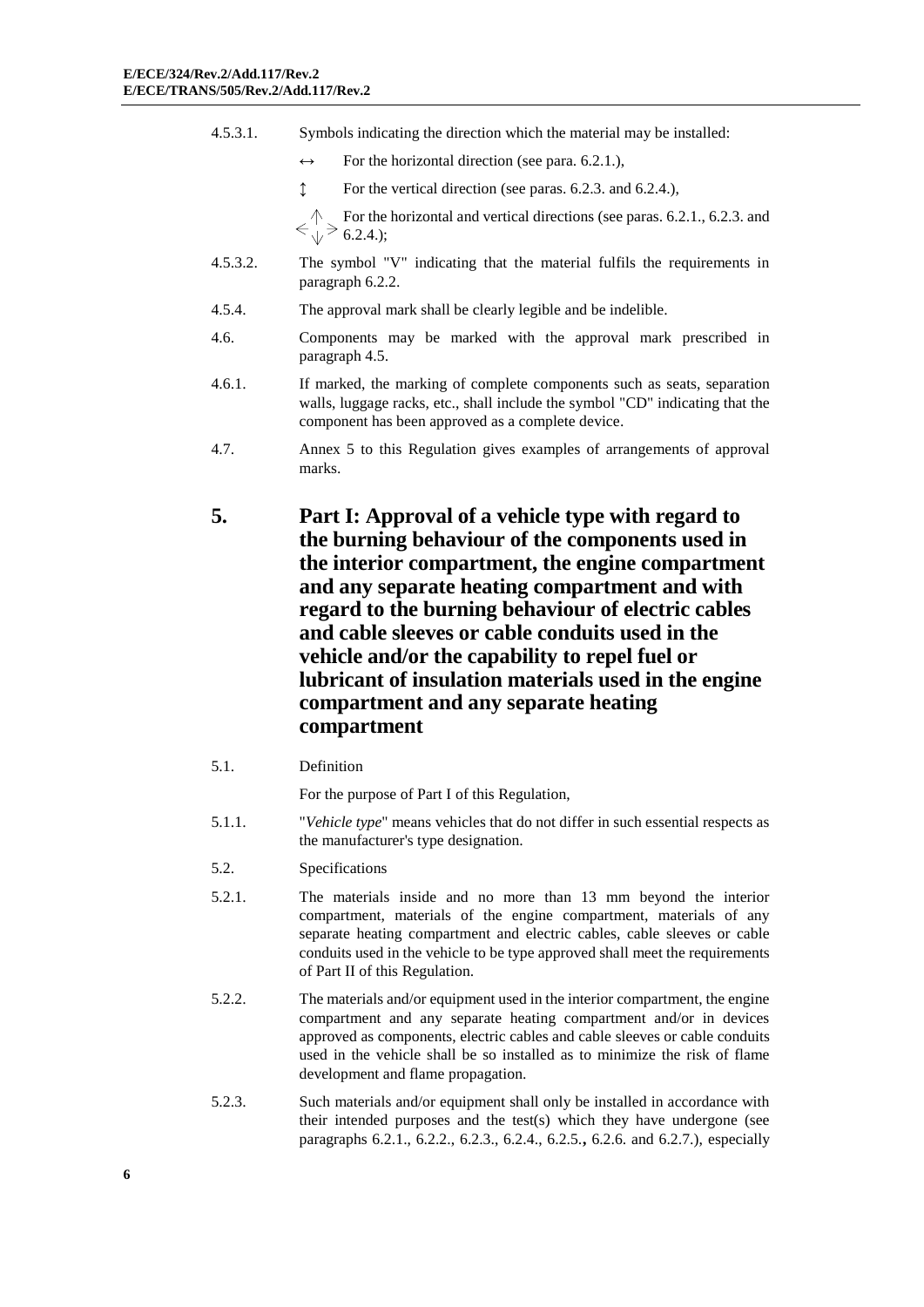in relation to their burning and melting behaviour (horizontal/vertical direction) and/or their capability to repel fuel or lubricant.

5.2.4. Any adhesive agent used to affix the interior material to its supporting structure shall not, as far as possible, exacerbate the burning behaviour of the material.

## **6. Part II: Approval of a component with regard to its burning behaviour and/or its capability to repel fuel or lubricant**

#### 6.1. Definitions

For the purpose of Part II of this Regulation,

- 6.1.1. "*Type of a component*" means components which do not differ in such essential respects as:
- 6.1.1.1. The manufacturer's type designation,
- 6.1.1.2. The intended use (seat upholstery, roof lining, insulation, etc.),
- 6.1.1.3. The base material(s) (e. g. wool, plastic, rubber, blended materials),
- 6.1.1.4. The number of layers in the case of composite materials, and
- 6.1.1.5. Other characteristics in so far as they have an appreciable effect on the performance prescribed in this Regulation.
- 6.1.2. "*Burning rate*" means the quotient of the burnt distance measured according to Annex 6 and/or Annex 8 to this Regulation and the time taken to burn this distance. It is expressed in millimetres per minute.
- 6.1.3. "*Composite material*" means a material composed of several layers of similar or different materials intimately held together at their surfaces by cementing, bonding, cladding, welding, etc. When different materials are connected together intermittently (for example, by sewing, high-frequency welding, riveting), such materials shall not be considered as composite materials.
- 6.1.4. "*Exposed face*" means the side of a material which is facing towards the passenger compartment, the engine compartment and any separate heating compartment when the material is mounted in the vehicle.
- 6.1.5. "*Upholstery*" means the combination of interior padding and surface finish material which together constitute the cushioning of the seat frame.
- 6.1.6. "*Interior lining(s)*" means material(s) that (together) constitute(s) the surface finish and substrate of a roof, wall or floor.
- 6.1.7. "*Insulation material(s)*" means material(s) used to reduce heat transfer by conduction, radiation or convection and for sound-proofing in the engine compartment and any separate heating compartment.
- 6.1.8. "*Capability to repel fuel or lubricant*" means the capability of materials to repel fuel or lubricant when measured according to Annex 9 to this Regulation.
- 6.2. Specifications
- 6.2.1. The following materials shall undergo the test described in Annex 6 to this Regulation: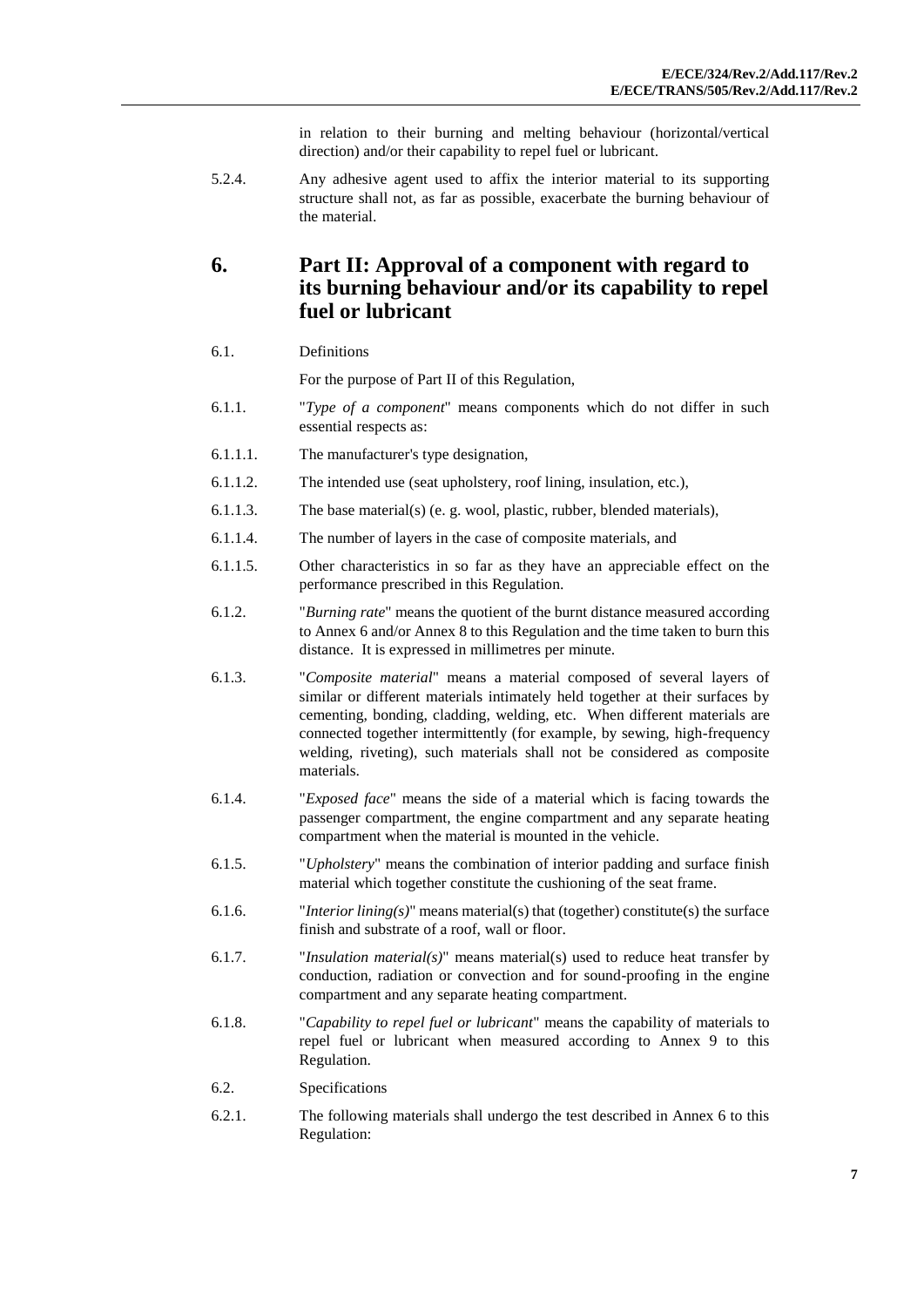- (a) Material(s) and composite material(s) installed in a horizontal position in the interior compartment and,
- (b) Insulation material(s) installed in a horizontal position in the engine compartment and any separate heating compartment.

The result of the test shall be considered satisfactory if, taking the worst test results into account, the horizontal burning rate is not more than 100 mm/minute or if the flame extinguishes before reaching the last measuring point.

Materials fulfilling the requirements of paragraph 6.2.3. are considered to fulfil the requirements in this paragraph.

- 6.2.2. The following materials shall undergo the test described in Annex 7 to this Regulation:
	- (a) Material(s) and composite material(s) installed more than 500 mm above the seat cushion and in the roof of the vehicle,
	- (b) Insulation material(s) installed in the engine compartment and any separate heating compartment.

The result of the test shall be considered satisfactory if, taking the worst test results into account, no drop is formed which ignites the cotton wool.

- 6.2.3. The following materials shall undergo the test described in Annex 8 to this Regulation:
	- (a) Material(s) and composite material(s) installed in a vertical position in the interior compartment,
	- (b) Insulation material(s) installed in a vertical position in the engine compartment and any separate heating compartment.

The result of the test shall be considered satisfactory if, taking the worst test results into account, the vertical burning rate is not more than 100 mm/minute or if the flame extinguishes before the destruction of one of the first marker threads occurred.

- 6.2.4. Materials achieving an average CFE (critical heat flux at extinguishment) value greater or equal to 20 kW/m<sup>2</sup>, when tested according to ISO 5658-2<sup>3</sup>, are deemed to comply with the requirements of paragraphs 6.2.2. and 6.2.3., provided no burning drops are observed when taking the worst test results into account.
- 6.2.5. All insulation material(s) installed in the engine compartment and any separate heating compartment shall undergo the test described in Annex 9 to this Regulation.

The result of the test shall be considered satisfactory if, taking the worst test results into account, the increase of the weight of the test sample does not exceed 1 g.

Recesses necessary for technical reasons, e.g. tubes or structural members that need to pass through the material shall be allowed as long as the protection is maintained (e.g. sealant, tape …).

6.2.6. Any electrical cable exceeding a length of 100 mm used in the vehicle shall undergo the resistance to flame propagation test described in Annex 10 to

<sup>3</sup> ISO 5658-2:2006 Reaction to fire tests – spread of flame – Part 2: Lateral spread on building and transport products in vertical configuration.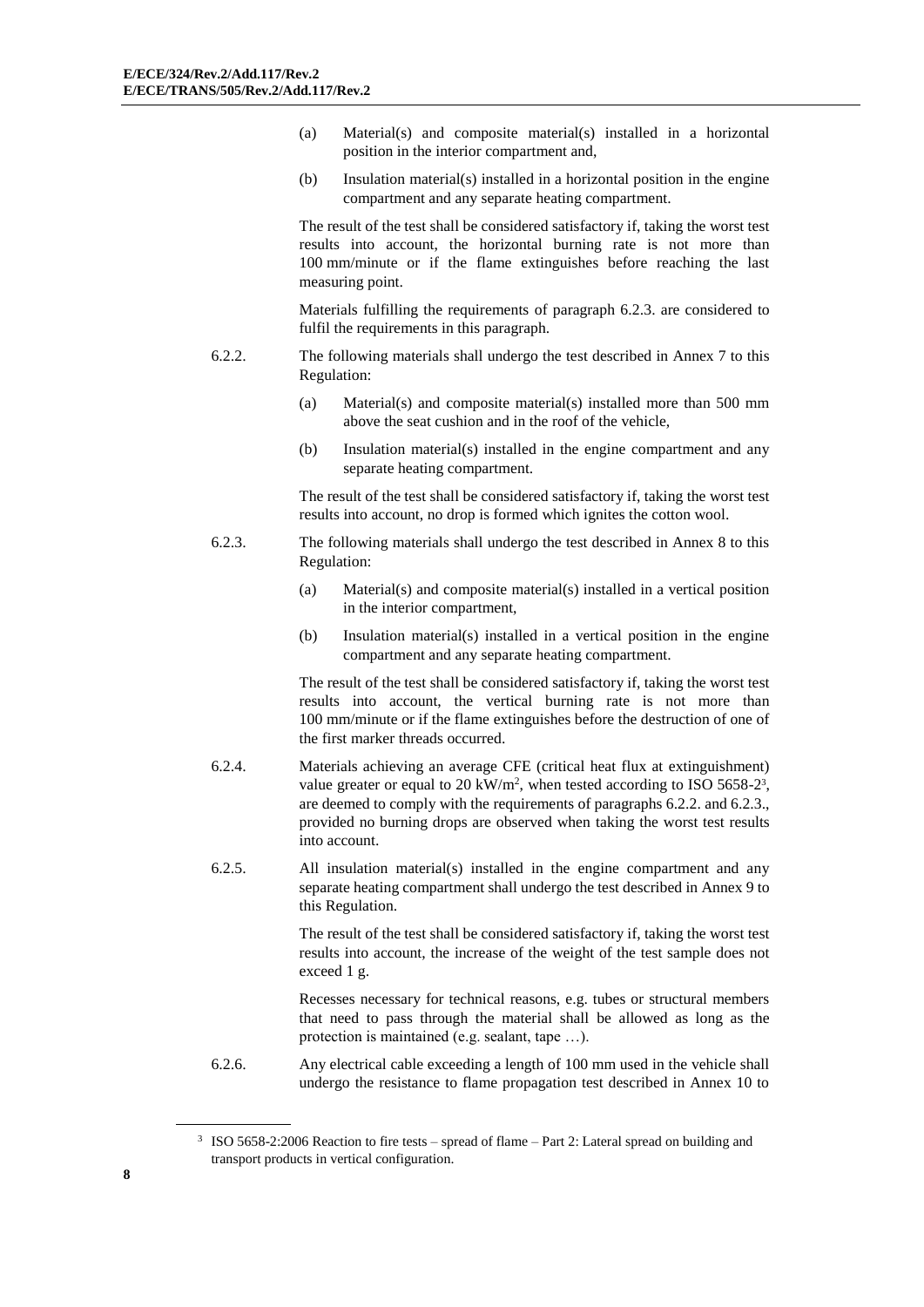this Regulation. As an alternative to these requirements, the test procedure described in ISO Standard 6722-1:2011, paragraph 5.22. may be applied. Test reports and approvals of components obtained according to ISO 6722:2006, paragraph 12. shall remain valid.

The exposure to the test flame shall be finished:

- (1) For single-core cables:
	- (a) When the conductor becomes visible, or
	- (b) After 15 s for cables with conductor sizes less or equal than  $2.5$  mm<sup>2</sup>, and
	- (c) After 30 s for cables with conductor sizes greater than 2.5  $mm<sup>2</sup>$ ,

or

- (2) For sheathed, screened and unscreened single- or multi-core cables with a sum of conductor sizes smaller than or equal to  $15 \text{ mm}^2$ :
	- (a) Until a conductor becomes visible or for 30 s, for all cables, whichever comes first,

or

- (3) For sheathed, screened and unscreened single- or multi-core cables with a sum of conductor sizes greater than  $15 \text{ mm}^2$ :
	- (a) According to (1) or (2), whichever is applicable.

Electrical cables according to (2) may be tested either completely or separately.

Electrical cables according to (3) shall be tested separately.

The result of the test shall be considered satisfactory if, taking into account the worst test result, any combustion flame of insulating material shall extinguish within 70 seconds and a minimum of 50 mm insulation at the top of the test sample shall remain unburned.

6.2.7. Any cable sleeve or cable conduit exceeding a length of 100 mm shall undergo the test to determine the burning rate of materials as specified in Annex 8. The result of the test shall be considered satisfactory if, taking the worst test results into account, the vertical burning rate is not more than 100 mm/minute or if the flame extinguishes before the destruction of one of the first marker threads occurred.

- 6.2.8. Materials which are not required to undergo the tests described in Annexes 6 to 8 are:
- 6.2.8.1. Parts made of metal or glass;
- 6.2.8.2. Each individual seat accessory with a mass of non-metallic material less than 200 g. If the total mass of these accessories exceeds 400 g of non-metallic material per seat, then each material shall be tested;
- 6.2.8.3. Elements of which the surface area or the volume does not exceed respectively:
- $6.2.8.3.1.$  100 cm<sup>2</sup> or 40 cm<sup>3</sup> for the elements which are connected to an individual seating place;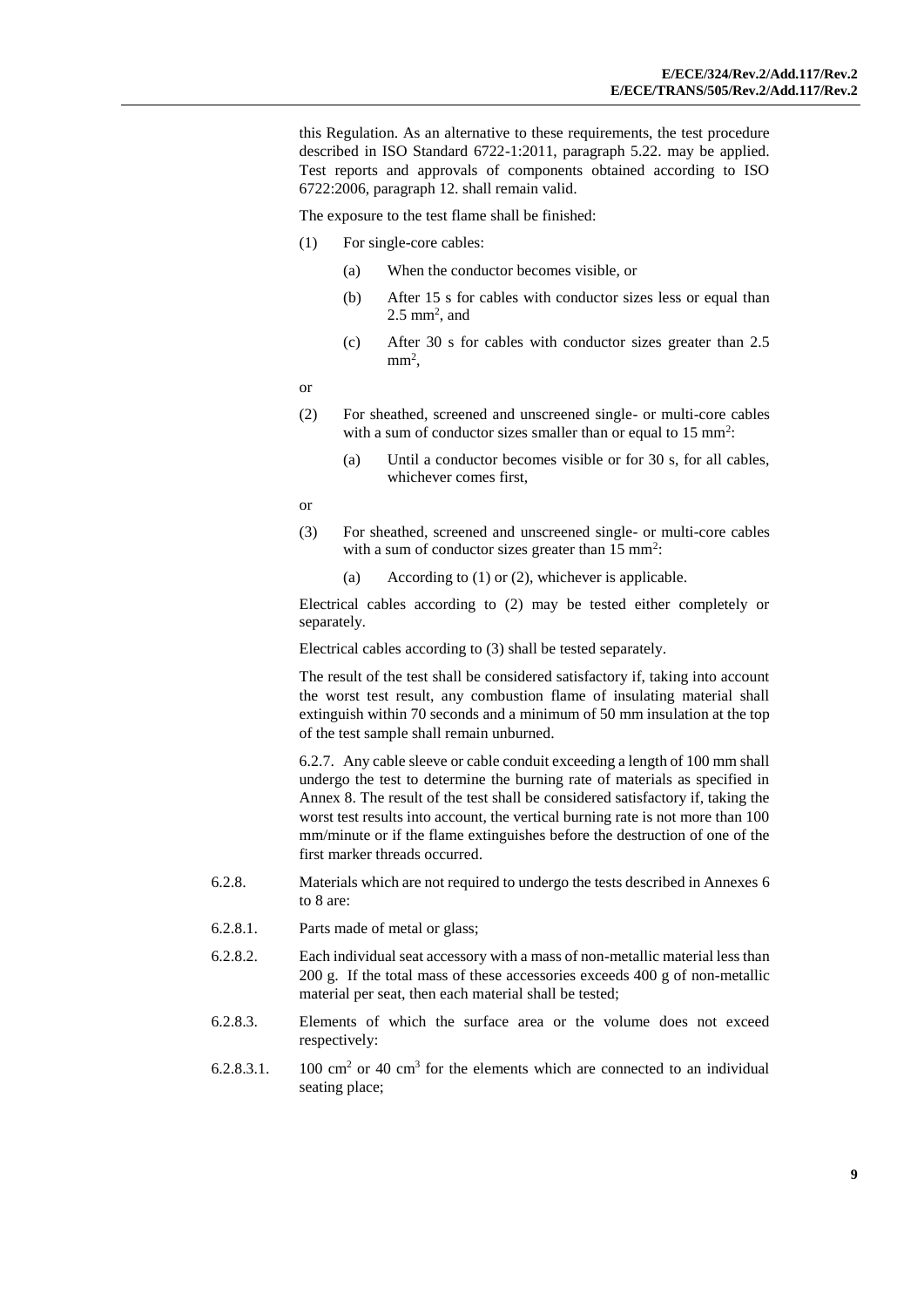- 6.2.8.3.2. 300 cm<sup>2</sup> or 120 cm<sup>3</sup> per seat row and, at a maximum, per linear metre of the interior of the interior compartment for these elements which are distributed in the vehicle and which are not connected to an individual seating place;
- 6.2.8.4. Elements for which it is not possible to extract a sample in the prescribed dimensions as specified in paragraph 3.1. of Annex 6, paragraph 3. of Annex 7, and paragraph 3.1. of Annex 8.

# **7. Modification of the type and extension of approval**

- 7.1. Every modification of a vehicle or component type with regard to this Regulation shall be notified to the Type Approval Authority which approved the vehicle or the component type. The Authority may then either:
- 7.1.1. Consider that the modifications made are unlikely to have an appreciable adverse effect and that in any case vehicles or components still comply with the requirements, or
- 7.1.2. Require a further test report from the Technical Service responsible for conducting the tests.
- 7.2. Confirmation or refusal of approval, specifying the alterations shall be communicated by the procedure specified in paragraph 4.3. above to the Contracting Parties to the Agreement applying this Regulation.
- 7.3. The Type Approval Authority issuing the extension of approval shall assign a serial number to each communication form drawn up for such an extension and inform thereof the other Parties to the 1958 Agreement applying this Regulation by means of a communication form conforming to the model in Annex 3 or Annex 4 to this Regulation.

# **8. Conformity of production**

The conformity of production procedures shall comply with those set out in the Agreement, Schedule 1 (E/ECE/TRANS/505/Rev.3), with the following requirements:

- 8.1. Vehicles/components approved under this Regulation shall be so manufactured as to conform to the type approved by meeting the requirements of the relevant part(s) of this Regulation.
- 8.2. The Type Approval Authority that has granted type approval may at any time verify the conformity control methods applied in each production facility. The normal frequency of these verifications shall be one every two years.

# **9. Penalties for non-conformity of production**

- 9.1. The approval granted in respect of a vehicle*/*component type pursuant to this Regulation may be withdrawn if the requirements set forth above are not met.
- 9.2. If a Contracting Party to the Agreement applying this Regulation withdraws an approval it has previously granted, it shall forthwith so notify the other Contracting Parties applying this Regulation by means of a communication form conforming to the models in Annex 3 or Annex 4 to this Regulation.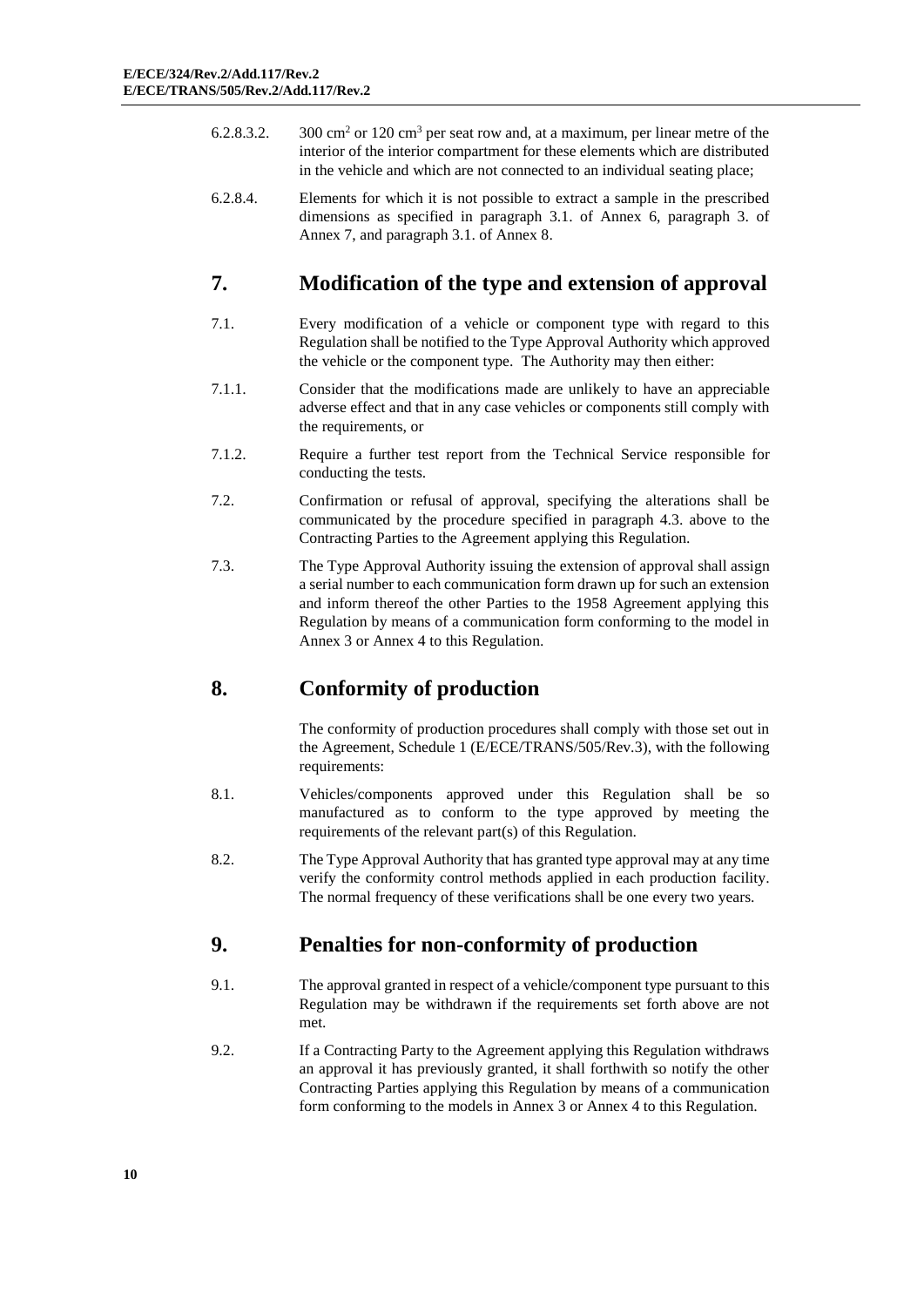# **10. Production definitively discontinued**

If the holder of the approval completely ceases to manufacture a vehicle type approved in accordance with this Regulation, he shall so inform the Type Approval Authority which granted the approval. Upon receiving the relevant communication that Authority shall inform thereof the other Parties to the 1958 Agreement applying this Regulation by means of a communication form conforming to the model in Annex 3 or Annex 4 to this Regulation.

## **11. Names and addresses of Technical Services responsible for conducting approval tests and of Type Approval Authorities**

The Parties to the 1958 Agreement applying this Regulation shall communicate to the United Nations Secretariat the names and addresses of the Technical Services responsible for conducting approval tests and of the Type Approval Authorities which grant approval and to which forms certifying approval or extension or refusal or withdrawal of approval, issued in other countries, are to be sent.

# **12. Transitional provisions**

- 12.1. As from the official date of entry into force of the 01 series of amendments, no Contracting Party applying this Regulation shall refuse to grant approval under this Regulation as amended by the 01 series of amendment.
- 12.2. As from 24 months after the official date of entry into force of the 01 series of amendments, Contracting Parties applying this Regulation shall grant approvals only if the vehicle type or component type to be approved meet the requirements of this Regulation as amended by the 01 series of amendments.
- 12.3. Starting from 60 months after the official date of entry into force of the 01 series of amendments, Contracting Parties applying this Regulation may refuse first national or regional registration (first entry into service) of a vehicle which does not meet the requirements of this Regulation as amended by the 01 series of amendments.
- 12.4. Even after the date of entry into force of the 01 series of amendments to this Regulation, approvals of the components to the preceding series of amendments to the Regulation shall remain valid and Contracting Parties applying this Regulation shall continue to accept them.
- 12.5. Contracting Parties applying this Regulation shall not refuse to grant extensions of approval to the 00 series of amendments to this Regulation.
- 12.6. As from the official date of entry into force of the 02 series of amendments, no Contracting Parties applying this Regulation shall refuse to grant approval under this Regulation as amended by the 02 series of amendment.
- 12.7. As from 48 months after the official date of entry into force of the 02 series of amendments, Contracting Parties applying this Regulation shall grant approvals only if the component type to be approved meet the requirements of this Regulation as amended by the 02 series of amendments.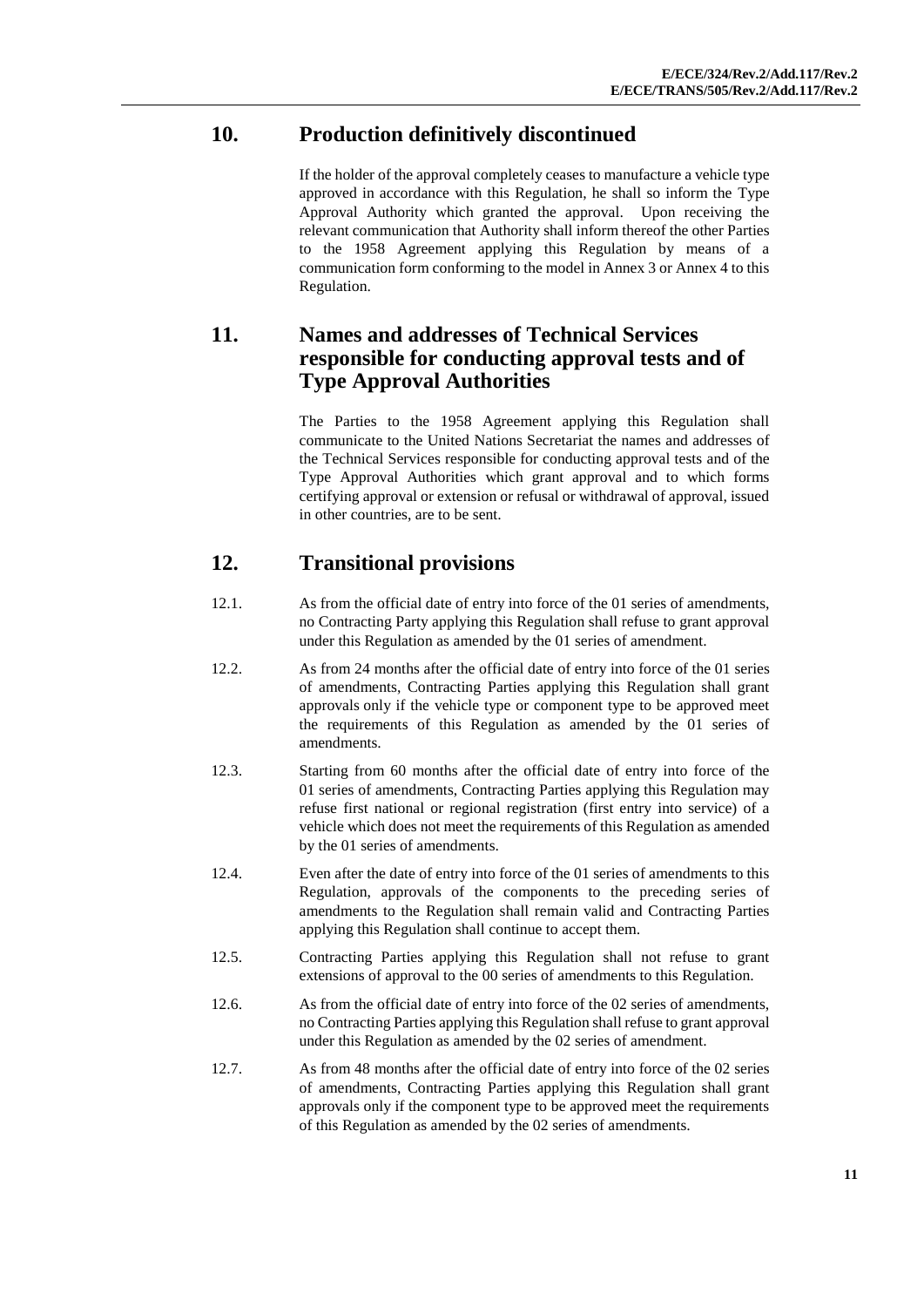- 12.8. As from 60 months after the official date of entry into force of the 02 series of amendments, Contracting Parties applying this Regulation shall grant approvals only if the vehicle type to be approved meet the requirements of this Regulation as amended by the 02 series of amendments.
- 12.9. Starting 96 months after the official date of entry into force of the 02 series of amendments, Contracting Parties applying this Regulation may refuse first national registration (first entry into service) of a vehicle which does not meet the requirements of this Regulation as amended by the 02 series of amendments.
- 12.10. Even after the date of entry into force of the 02 series of amendments, approvals of the components to the preceding series of amendments to the regulation shall remain valid and Contracting Parties applying the Regulation shall continue to accept them.
- 12.11. As from the official date of entry into force of the 03 series of amendments, no Contracting Parties applying this Regulation shall refuse to grant approval under this Regulation as amended by the 03 series of amendment.
- 12.12. As from 1 September 2019, Contracting Parties applying this Regulation shall grant approvals only if the vehicle type or component type to be approved meet the requirements of this Regulation as amended by the 03 series of amendments.
- 12.13. As from 1 September 2021, Contracting Parties applying this Regulation may refuse first national registration (first entry into service) of a vehicle which does not meet the requirements of this Regulation as amended by the 03 series of amendments.
- 12.14. Even after the date of entry into force of the 03 series of amendments, approvals of the components to the preceding series of amendments to the regulation shall remain valid and Contracting Parties applying the Regulation shall continue to accept them.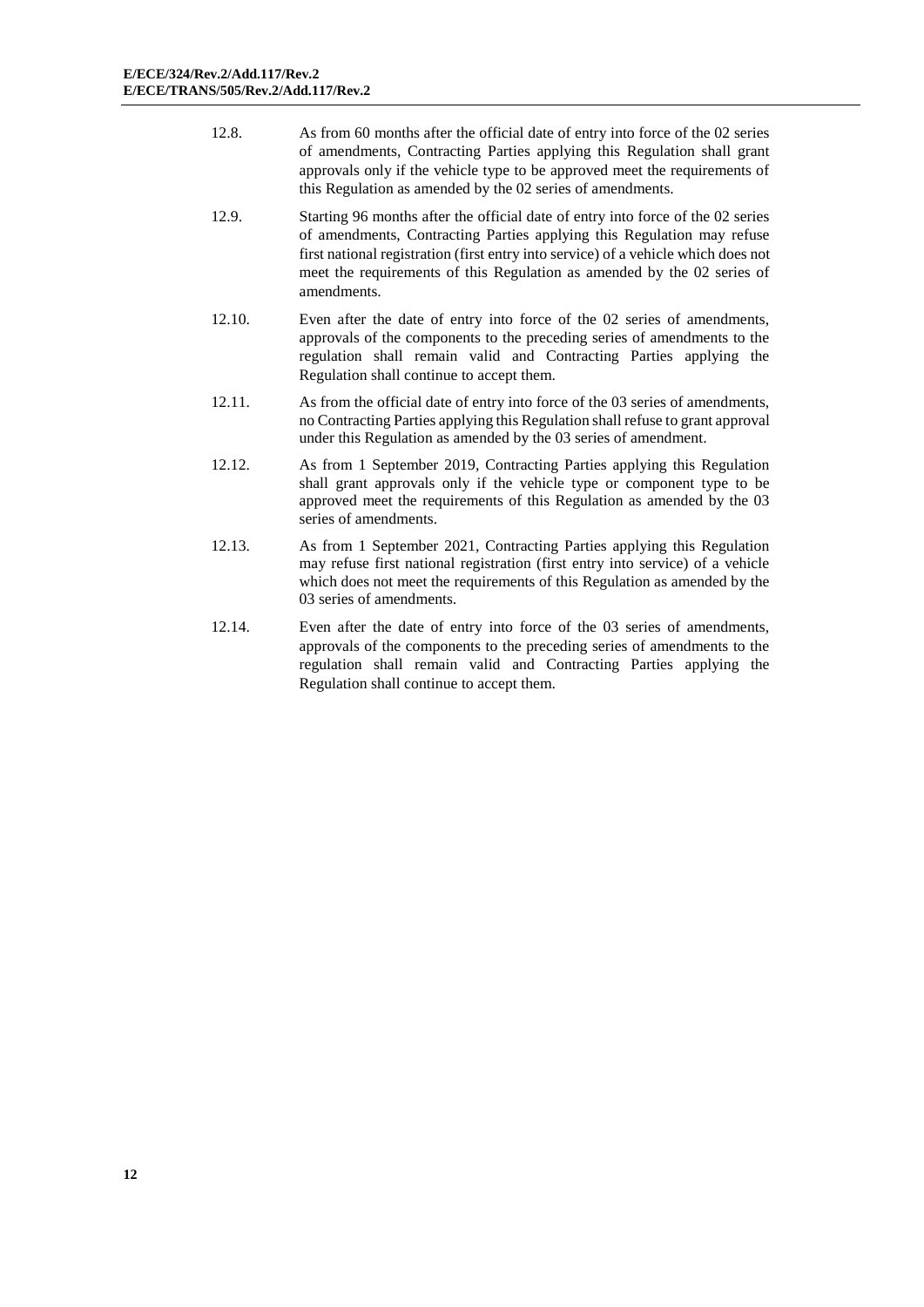## **Information document for vehicle**

In accordance with paragraph 3.2. of this Regulation relating to the type approval of a vehicle with regard to the burning behaviour of the components used in the interior compartment, the engine compartment and any separate heating compartment and/or the capability to repel fuel or lubricant of insulation materials used in the engine compartment and any separate heating compartment.

| 1.          | General                                                                                                                   |
|-------------|---------------------------------------------------------------------------------------------------------------------------|
| 1.1.        |                                                                                                                           |
| 1.2.        |                                                                                                                           |
| 1.3.        |                                                                                                                           |
| 1.4.        |                                                                                                                           |
| 1.5.        |                                                                                                                           |
| 1.6.        |                                                                                                                           |
| 1.7.        |                                                                                                                           |
| 2.          | General construction characteristics of the vehicle                                                                       |
| 2.1.        | Photographs and/or drawings of a representative vehicle:                                                                  |
| 3.          | Bodywork<br>Interior fittings and/or insulation materials                                                                 |
| 3.1.        | <b>Seats</b>                                                                                                              |
| 3.1.1.      |                                                                                                                           |
| 3.2.        | Material(s) used in the interior compartment, stating for each material                                                   |
| 3.2.1.      |                                                                                                                           |
| 3.2.2.      |                                                                                                                           |
| 3.2.3.      |                                                                                                                           |
| 3.2.4.      |                                                                                                                           |
| 3.2.5.      | For materials not approved                                                                                                |
| $3.2.5.1$ . |                                                                                                                           |
| 3.2.5.2.    |                                                                                                                           |
| 3.2.5.3.    |                                                                                                                           |
| 3.2.5.4.    |                                                                                                                           |
| 3.3.        | Materials used for insulation in the engine compartment<br>and/or separate heating compartment, stating for each material |
| 3.3.1.      |                                                                                                                           |

<sup>&</sup>lt;sup>1</sup> As defined in the Consolidated Resolution on the Construction of Vehicles (R.E.3.), Annex 7 (document TRANS/WP.29/78/Rev.6, para. 2).

<sup>&</sup>lt;sup>2</sup> Strike out what does not apply.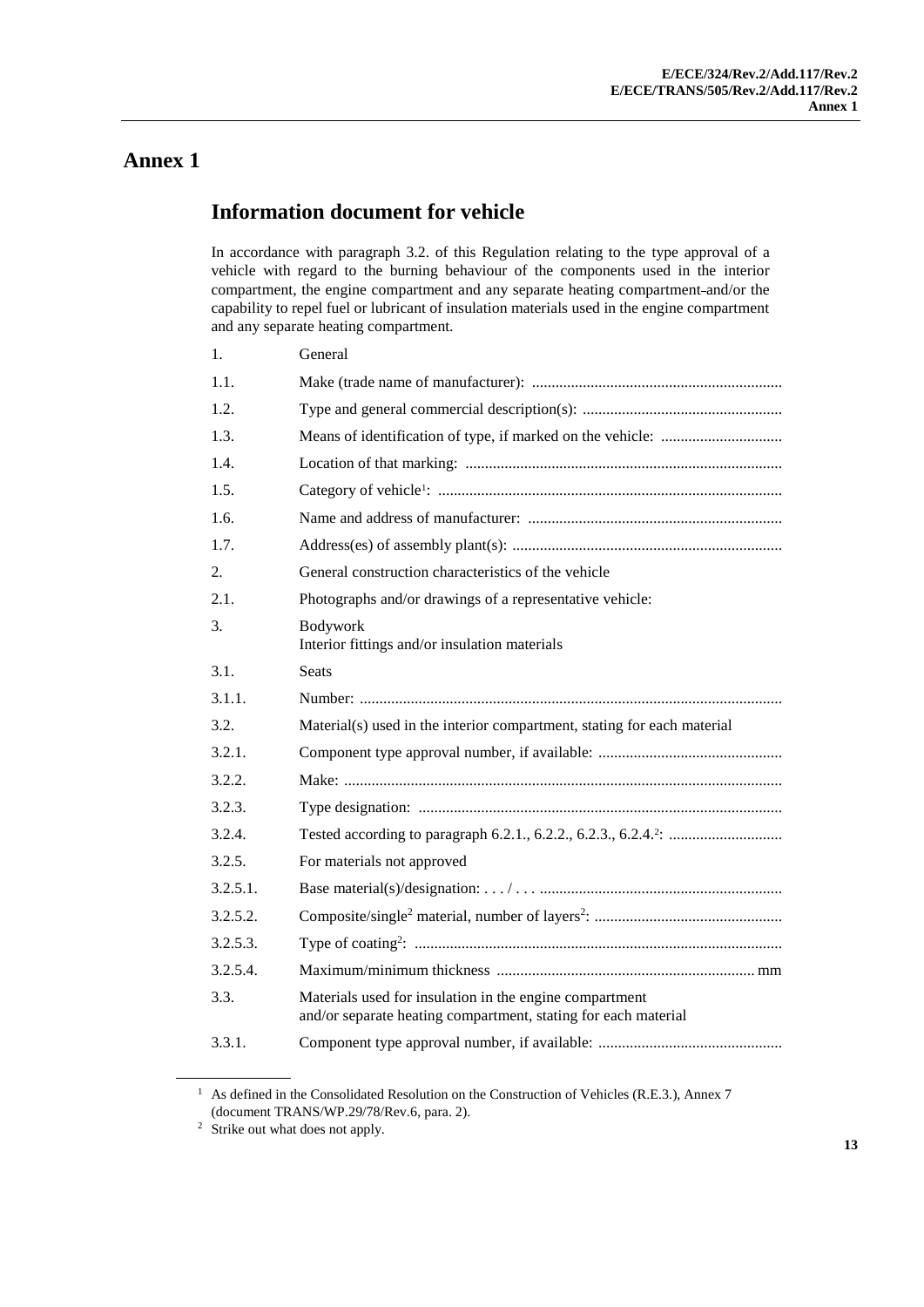| 3.3.2.   |                                        |
|----------|----------------------------------------|
| 3.3.3.   |                                        |
| 3.3.4.   |                                        |
| 3.3.5.   | For materials not approved             |
| 3.3.5.1. |                                        |
| 3.3.5.2. |                                        |
| 3.3.5.3. |                                        |
| 3.3.5.4  |                                        |
| 3.4.     | Electric cables, stating for each type |
| 3.4.1.   |                                        |
| 3.4.2.   |                                        |
| 3.4.3.   |                                        |
| 3.4.4.   | For materials not approved             |
| 3.4.4.1. |                                        |
| 3.4.4.2. |                                        |
| 3.4.4.3. |                                        |
| 3.4.4.4. |                                        |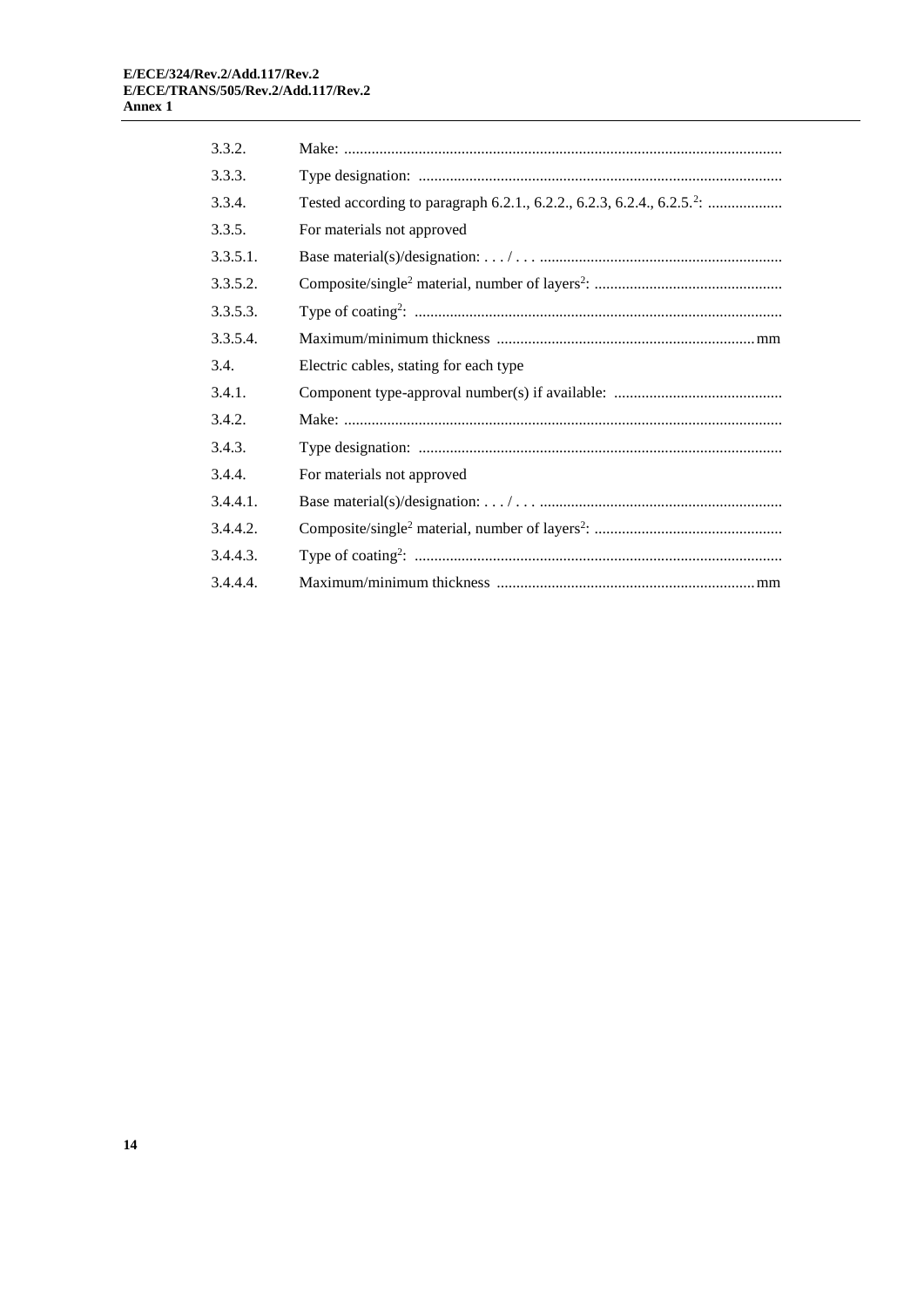## **Information document for component**

In accordance with paragraph 3.2. of the Regulation relating to the type approval of a component used in the interior compartment, the engine compartment and any separate heating compartment with regard to its burning behaviour and/or the capability to repel fuel or lubricant of insulation materials used in the engine compartment and any separate heating compartment.

| 1.   | General                                                                                                                                           |
|------|---------------------------------------------------------------------------------------------------------------------------------------------------|
| 1.1. |                                                                                                                                                   |
| 1.2. |                                                                                                                                                   |
| 1.3. |                                                                                                                                                   |
| 1.4. | In the case of components and separate technical units, location and                                                                              |
| 1.5. |                                                                                                                                                   |
| 2.   | Interior materials                                                                                                                                |
| 2.1. | Material(s) intended for horizontal / vertical / horizontal and vertical<br>installation <sup>1</sup>                                             |
|      | Material intended to be installed more than 500 mm above the seat cushion<br>and/or in the roof of the vehicle: yes / not applicable <sup>1</sup> |
| 2.2. |                                                                                                                                                   |
| 2.3. |                                                                                                                                                   |
| 2.4. |                                                                                                                                                   |
| 2.5. |                                                                                                                                                   |
| 2.6. |                                                                                                                                                   |
| 3.   | <b>Insulation materials</b>                                                                                                                       |
| 3.1. | Material(s) intended for horizontal / vertical / horizontal and vertical<br>installation <sup>1</sup>                                             |
| 3.2. |                                                                                                                                                   |
| 3.3. |                                                                                                                                                   |
| 3.4. |                                                                                                                                                   |
| 3.5. |                                                                                                                                                   |
| 3.6. |                                                                                                                                                   |
| 4.   | Electric cables                                                                                                                                   |
| 4.1. |                                                                                                                                                   |
| 4.2. |                                                                                                                                                   |

<sup>&</sup>lt;sup>1</sup> Strike out what does not apply.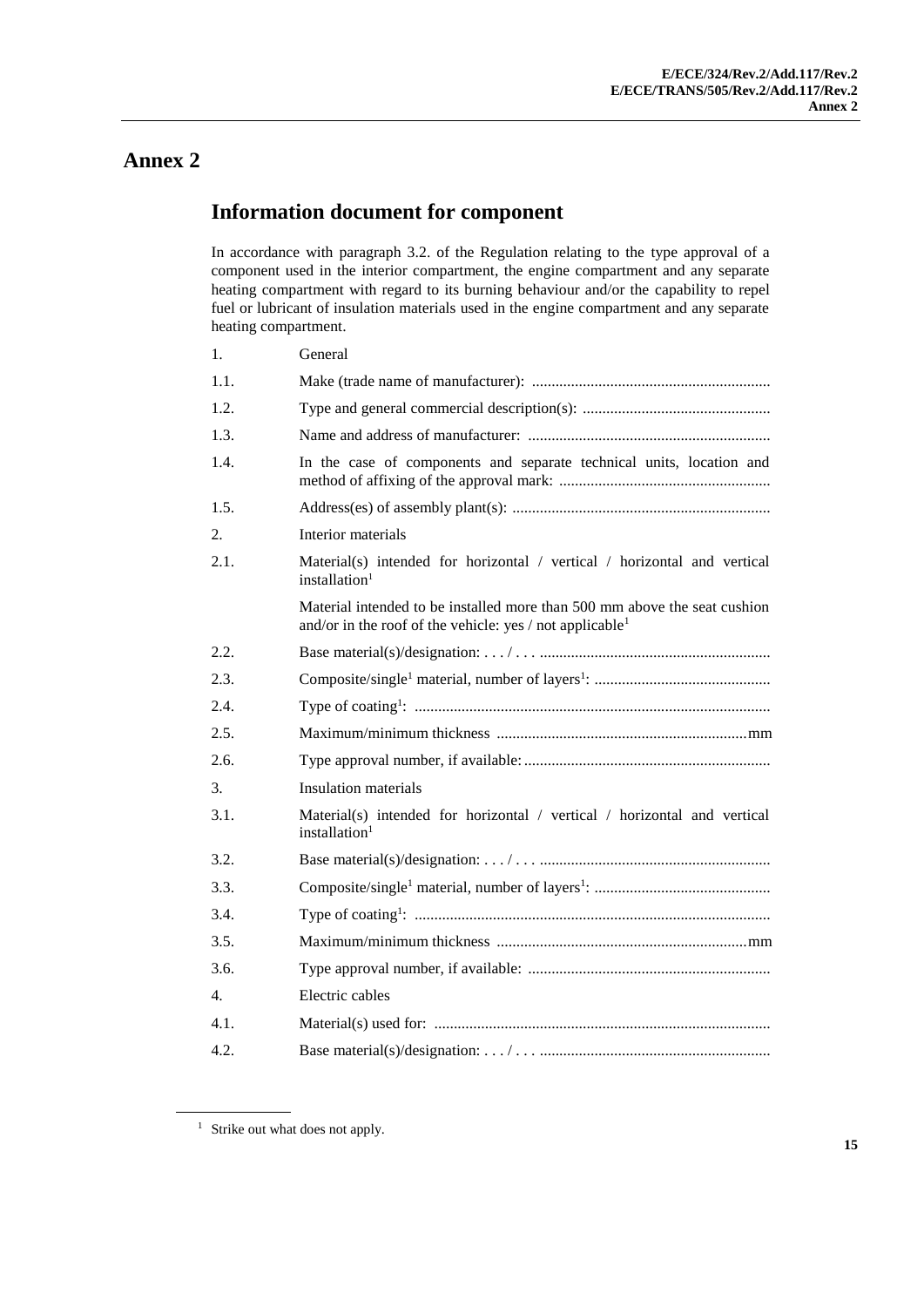| 4.3. |  |
|------|--|
| 4.4. |  |
| 45   |  |
| 4.6. |  |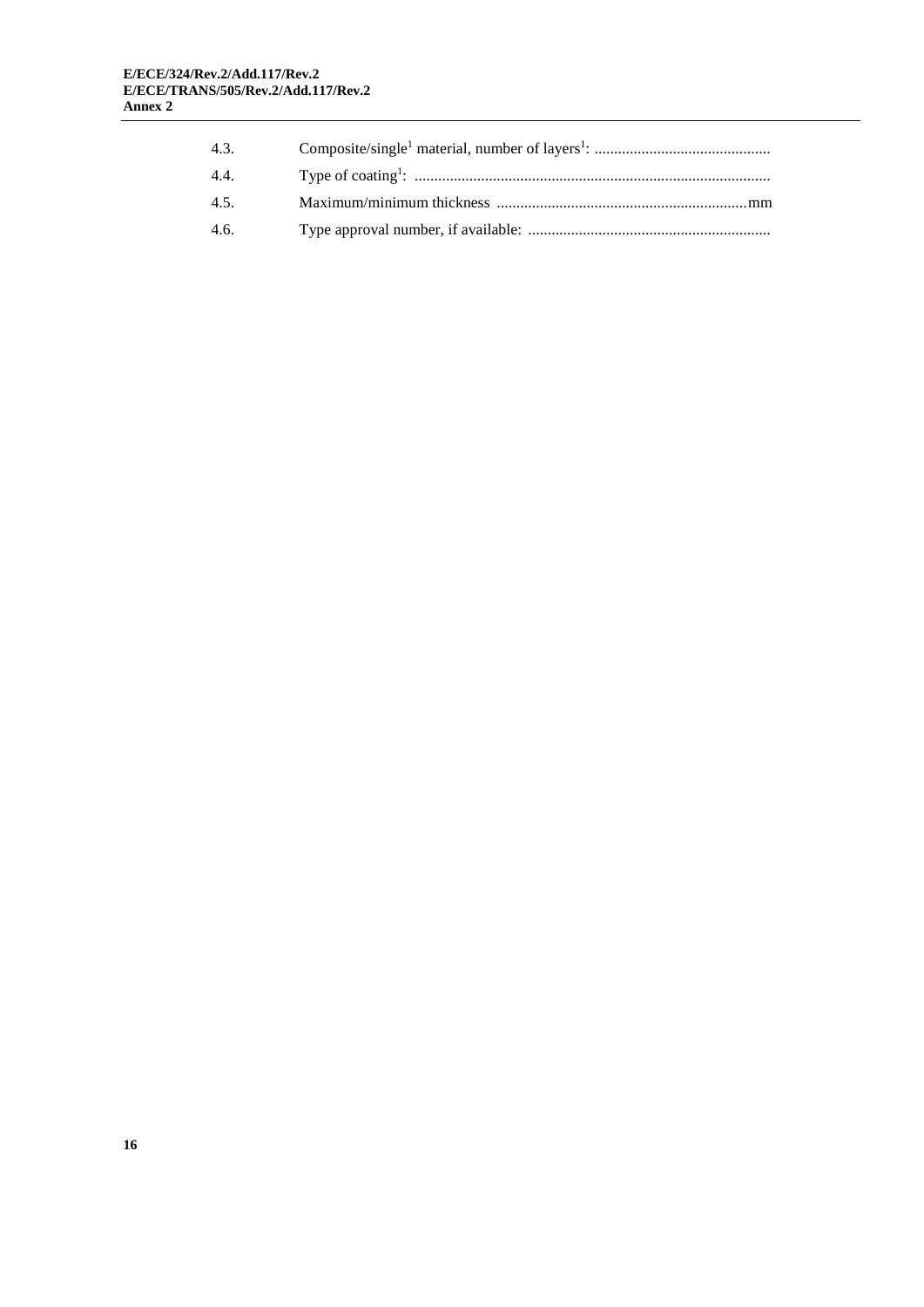# **Communication**

(Maximum format: A4 (210 x 297 mm))

|                           |                                                                      | issued by: | Name of administration: |
|---------------------------|----------------------------------------------------------------------|------------|-------------------------|
| concerning <sup>2</sup> : | Approval granted                                                     |            |                         |
|                           | Approval extended                                                    |            |                         |
|                           | Approval refused                                                     |            |                         |
|                           | Approval withdrawn                                                   |            |                         |
|                           | Production definitively discontinued                                 |            |                         |
|                           | of a vehicle type pursuant to UN Regulation No. 118                  |            |                         |
|                           |                                                                      |            |                         |
|                           |                                                                      |            |                         |
| Section I                 |                                                                      |            |                         |
| General                   |                                                                      |            |                         |
| 1.1.                      |                                                                      |            |                         |
| 12                        |                                                                      |            |                         |
| 1.3.                      | Means of identification of type, if marked on the vehicle/component/ |            |                         |
| 1.3.1.                    |                                                                      |            |                         |
| 1.4.                      |                                                                      |            |                         |
| 1.5.                      |                                                                      |            |                         |
|                           |                                                                      |            |                         |
| 1.6.                      |                                                                      |            |                         |

 $^1$  Distinguishing number of the country which has granted/extended/refused or withdrawn approval.

<sup>&</sup>lt;sup>2</sup> Strike out what does not apply (there are cases where nothing needs to be deleted, when more than one entry is applicable)

<sup>&</sup>lt;sup>b</sup> If the means of identification of type contains characters not relevant to describe the vehicle, component or separate technical unit types covered in this information document, such characters shall be represented in the documentation by the symbol "?" (e.g. ABC??123??)

<sup>c</sup> As defined in Annex 7 to the Consolidated Resolution on the Construction of Vehicles (R.E.3) (document TRANS/WP.29/78/Rev.6, para. 2).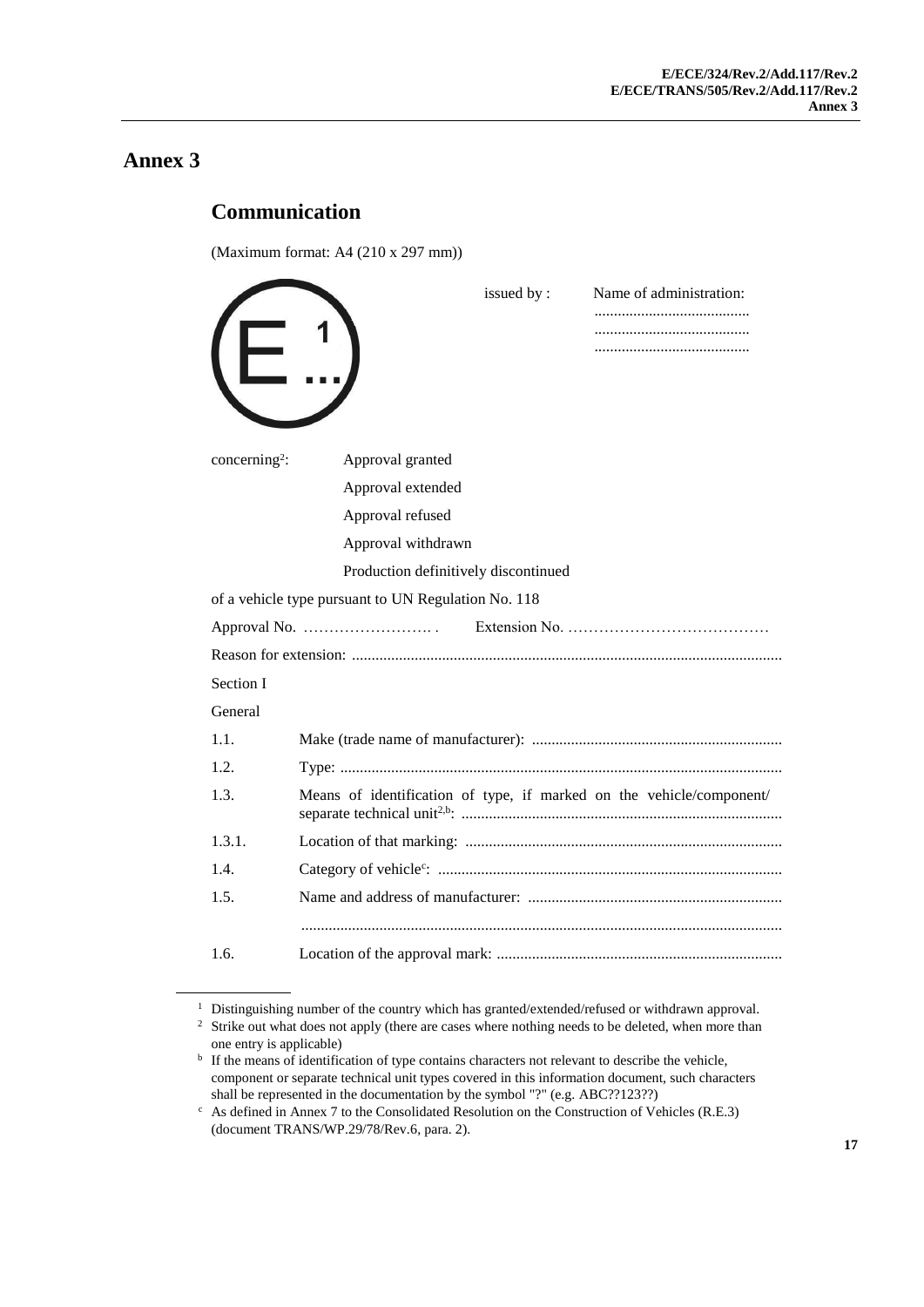| 1.7.              |                                                                                                                                 |
|-------------------|---------------------------------------------------------------------------------------------------------------------------------|
| <b>Section II</b> |                                                                                                                                 |
| 1.                | Additional information (where applicable)                                                                                       |
| 2.                |                                                                                                                                 |
| 3.                |                                                                                                                                 |
| 4.                |                                                                                                                                 |
| .5.               |                                                                                                                                 |
| 6.                |                                                                                                                                 |
| 7.                |                                                                                                                                 |
| 8.                |                                                                                                                                 |
| 9.                | The index to the information package lodged with the Type Approval<br>Authority, which may be obtained on request, is attached. |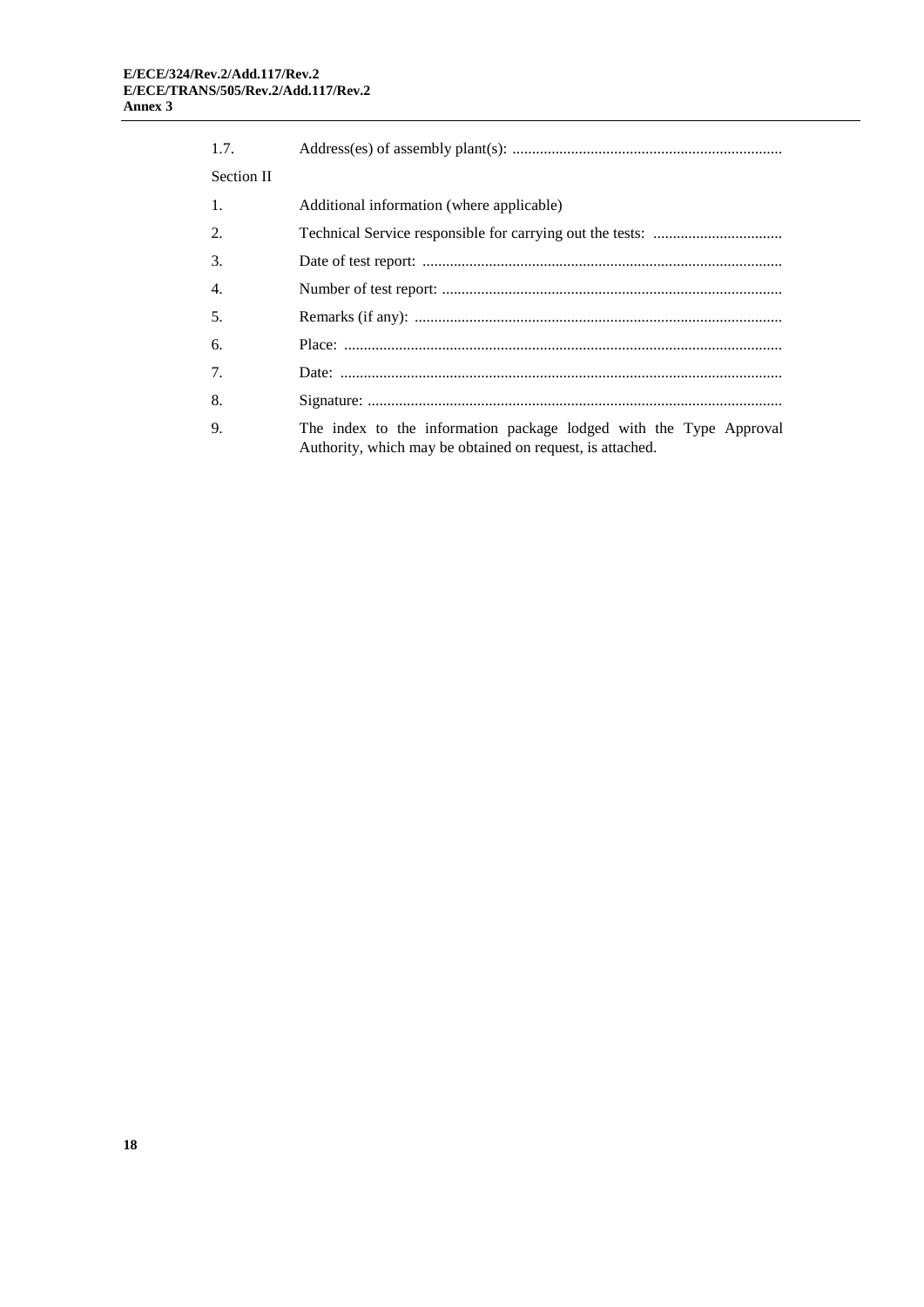# **Communication**

(Maximum format: A4 (210 x 297 mm))

|                           |                                                       | issued by: | Name of administration: |
|---------------------------|-------------------------------------------------------|------------|-------------------------|
|                           |                                                       |            |                         |
|                           |                                                       |            |                         |
|                           |                                                       |            |                         |
|                           |                                                       |            |                         |
| concerning <sup>2</sup> : | Approval granted                                      |            |                         |
|                           | Approval extended                                     |            |                         |
|                           | Approval refused                                      |            |                         |
|                           | Approval withdrawn                                    |            |                         |
|                           | Production definitively discontinued                  |            |                         |
|                           | of a component type pursuant to UN Regulation No. 118 |            |                         |
|                           |                                                       |            |                         |
|                           |                                                       |            |                         |
| Section I                 |                                                       |            |                         |
| General                   |                                                       |            |                         |
| 1.1.                      |                                                       |            |                         |
| 1.2.                      |                                                       |            |                         |
| 1.3.                      |                                                       |            |                         |
|                           |                                                       |            |                         |
| 1.3.1.                    |                                                       |            |                         |
| 1.4.                      |                                                       |            |                         |
| 1.5.                      |                                                       |            |                         |
| 1.6.                      |                                                       |            |                         |
|                           |                                                       |            |                         |

<sup>&</sup>lt;sup>1</sup> Distinguishing number of the country which has granted/extended/refused or withdrawn approval.

<sup>&</sup>lt;sup>2</sup> Strike out what does not apply (there are cases where nothing needs to be deleted, when more than one entry is applicable)

<sup>&</sup>lt;sup>b</sup> If the means of identification of type contains characters not relevant to describe the vehicle, component or separate technical unit types covered in this information document, such characters shall be represented in the documentation by the symbol "?" (e.g. ABC??123??).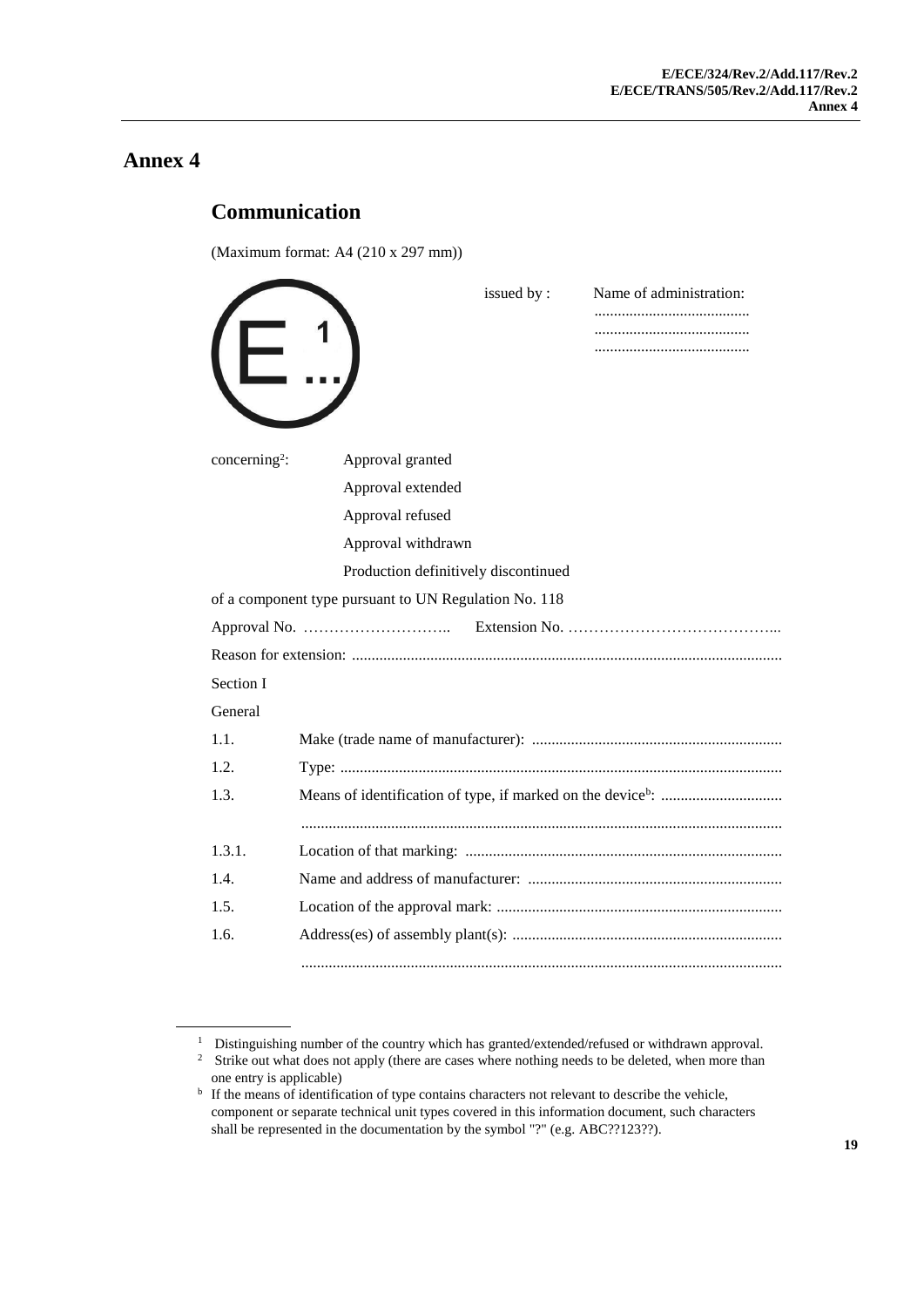#### Section II

| 1. | Additional information (where applicable): see Appendix 1                                                                       |
|----|---------------------------------------------------------------------------------------------------------------------------------|
| 2. | Technical Service responsible for carrying out the tests:                                                                       |
|    |                                                                                                                                 |
| 3. |                                                                                                                                 |
| 4. |                                                                                                                                 |
| 5. |                                                                                                                                 |
| 6. |                                                                                                                                 |
| 7. |                                                                                                                                 |
| 8. |                                                                                                                                 |
| 9. | The index to the information package lodged with the Type Approval<br>Authority, which may be obtained on request, is attached. |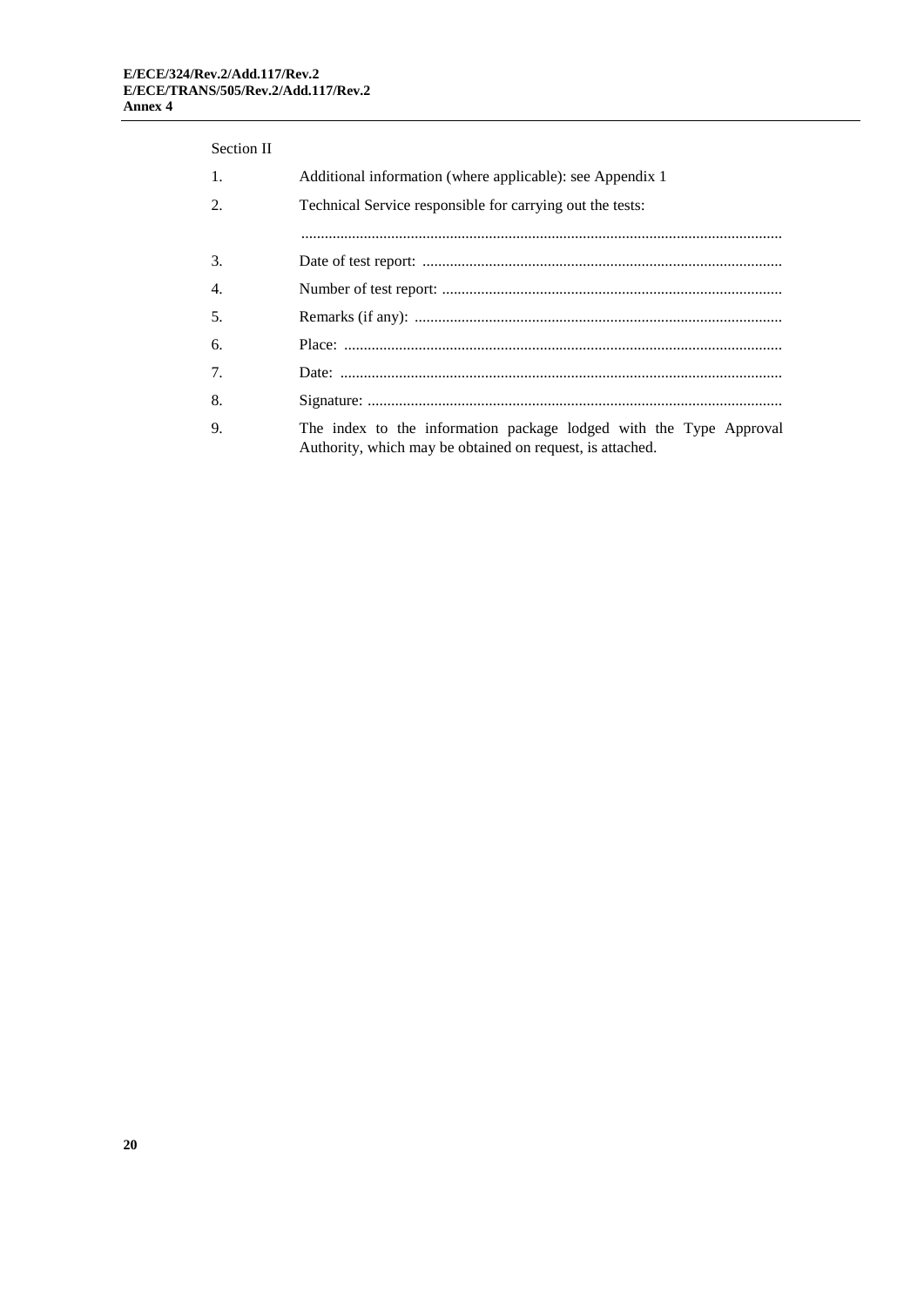### **Appendix 1**

### **Appendix to type approval communication form No. … concerning the type approval of a component type pursuant to UN Regulation No. 118**

- 1. Additional information.
- 1.1. Interior materials
- 1.1.1. The direction which the component may be installed: horizontal / vertical / both horizontal and vertical direction $(s)$ <sup>1</sup>.
- 1.1.2. Fulfils the requirements in paragraph  $6.2.2$ .: yes / not applicable<sup>1</sup>
- 1.1.3. Compliance has been checked for components approved as complete devices:  $yes / no<sup>1</sup>$
- 1.1.4. Any restrictions of use and installation requirements: ··························.
- 1.2. Insulation materials
- 1.2.1. The direction which the component may be installed: horizontal / vertical / both horizontal and vertical direction(s)<sup>1</sup>.
- 1.2.2. Compliance has been checked for components approved as complete devices: yes /  $no<sup>1</sup>$
- 1.2.3. Any restrictions of use and installation requirements: ····························
- 1.3. Electric cables
- 1.3.1. Any restrictions of use and installation requirements: ···························· 2. Remarks: ················································································

<sup>&</sup>lt;sup>1</sup> Strike out what does not apply.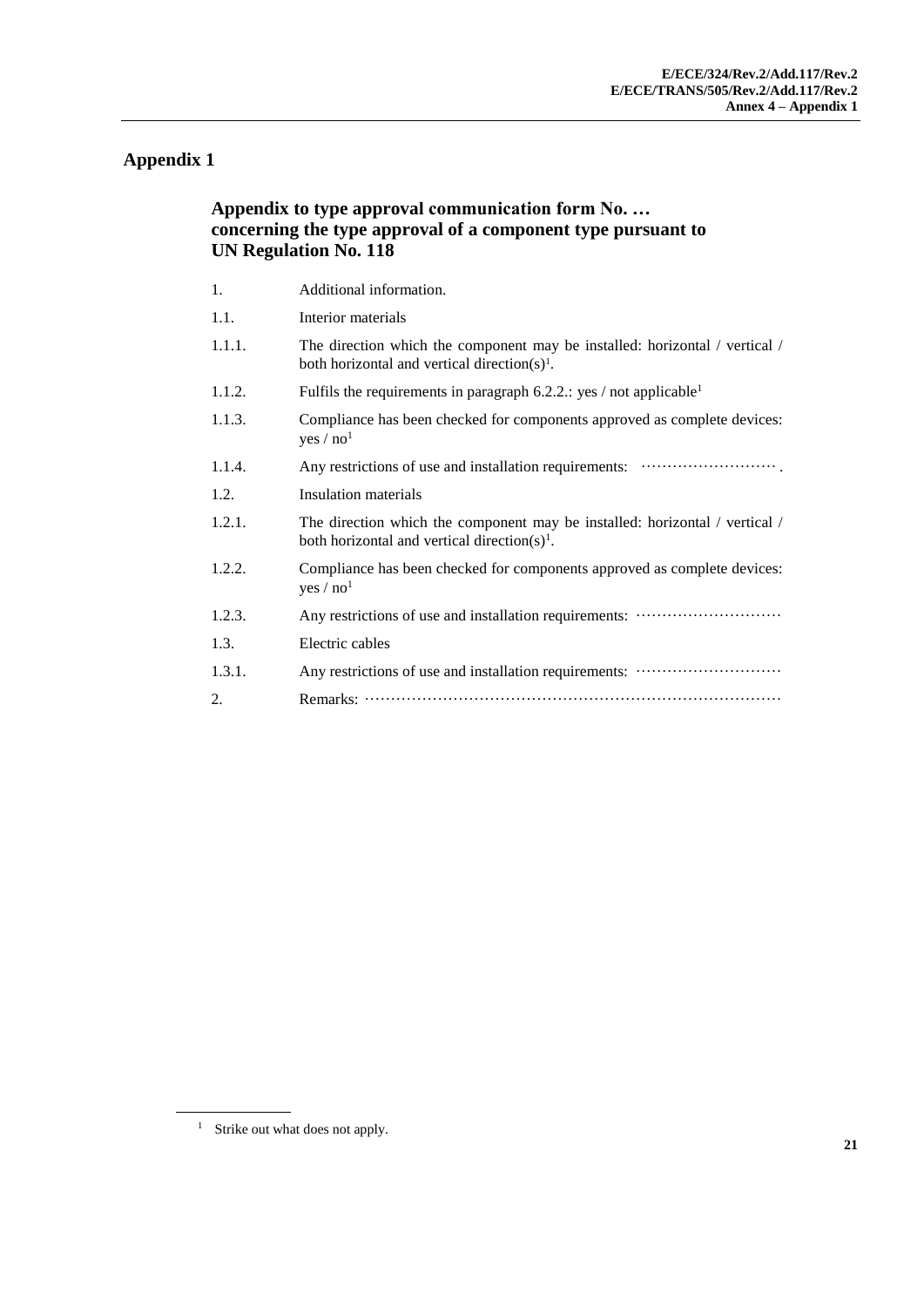### **Arrangements of approval marks**

#### **Example 1**

(See Part I of this Regulation)

$$
\int\limits_{0}^{\infty}\left(\frac{1}{\sqrt{2}}\right)^{\frac{1}{2}}\left(118\text{R1} - 0.31234\right) \frac{1}{\sqrt{2}}\text{eV}
$$

 $a = 8$  mm min

The above approval mark affixed to a vehicle shows that the type concerned was approved in the Netherlands (E4) pursuant to Part I of UN Regulation No. 118 under approval No. 031234. The first two digits (03) of the approval number indicate that the approval was granted in accordance with the requirements of the 03 series of amendments to UN Regulation No. 118.

### **Example 2**

(See part II of this Regulation)



The above approval mark affixed to a component shows that the type concerned was approved in the Netherlands (E4) pursuant to Part II of UN Regulation No. 118 under approval number 031234. The first two digits (03) of the approval number indicate that the approval was granted in accordance with the requirements of the 03 series of amendments to UN Regulation No. 118.

The additional symbol  $\ll_1$  indicates the direction which the component may be installed.

The symbol  $(V)$  indicates that the component fulfils the requirements in paragraph 6.2.2. V

The symbol  $\binom{CD}{ }$  indicates an approval as a complete device such as seats, separation walls, etc. CD

The additional symbols are only used if applicable.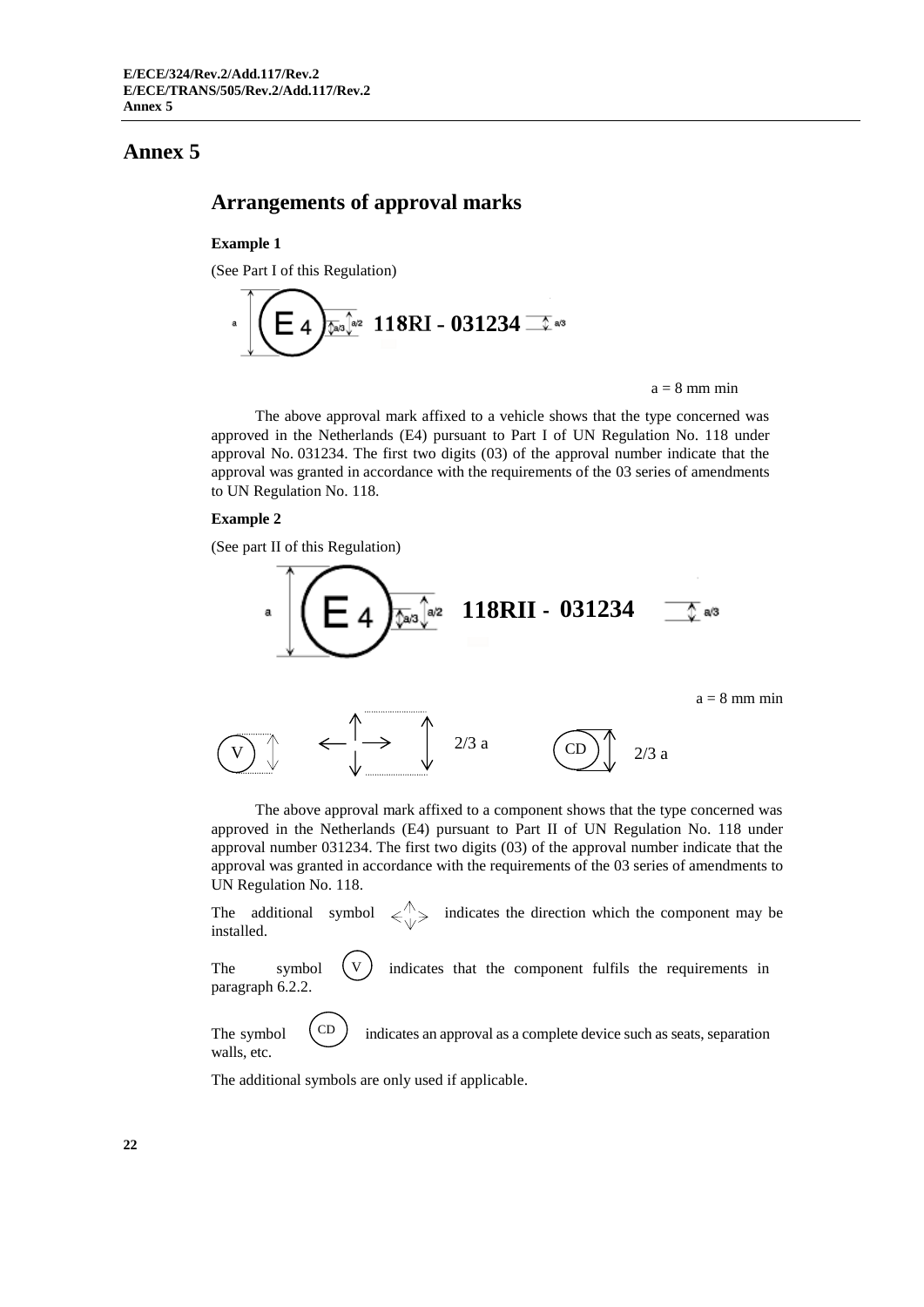## **Test to determine the horizontal burning rate of materials**

- 1. Sampling and principle
- 1.1. Five samples shall undergo the test in the case of an isotropic material or ten samples in the case of a non-isotropic material (five for each direction).
- 1.2. The samples shall be taken from the material under test. In materials having different burning rates in different material directions, each direction has to be tested. The samples are to be taken and placed in the test apparatus so that the highest burning rate will be measured. When the material is supplied in widths, a length of at least 500 mm shall be cut covering the entire width. From this the samples shall be taken so as to be at least 100 mm from the material edge and equidistant from each other. Samples shall be taken in the same way from finished products, when the shape of the product permits. When the thickness of the product is more than 13 mm, it shall be reduced to 13 mm by a mechanical process applied to the side which does not face the respective compartment (interior, engine or separate heating compartment). If it is impossible, the test shall be carried out, in accordance with the Technical Service, on the initial thickness of the material, which shall be mentioned in the test report.

Composite materials (see paragraph 6.1.3.) shall be tested as if they were of uniform construction. In the case of materials made of superimposed layers of different composition which are not composite materials, all the layers of material included within a depth of 13 mm from the surface facing towards the respective compartment shall be tested individually.

- 1.3. A sample is held horizontally in a U-shaped holder and is exposed to the action of a defined flame for 15 seconds in a combustion chamber, the flame acting on the free end of the sample. The test determines if and when the flame extinguishes or the time in which the flame passes a measured distance.
- 2. Apparatus
- 2.1. Combustion chamber (Figure 1), preferably of stainless steel and having the dimensions given in Figure 2. The front of the chamber contains a flameresistant observation window, which may cover the front and which can be constructed as an access panel.

The bottom of the chamber has vent holes, and the top has a vent slot all around. The combustion chamber is placed on four feet, 10 mm high.

The chamber may have a hole at one end for the introduction of the sample holder containing the sample; in the opposite end, a hole is provided for the gas line. Melted material is caught in a pan (see Figure 3) which is placed on the bottom of the chamber between vent holes without covering any vent hole area.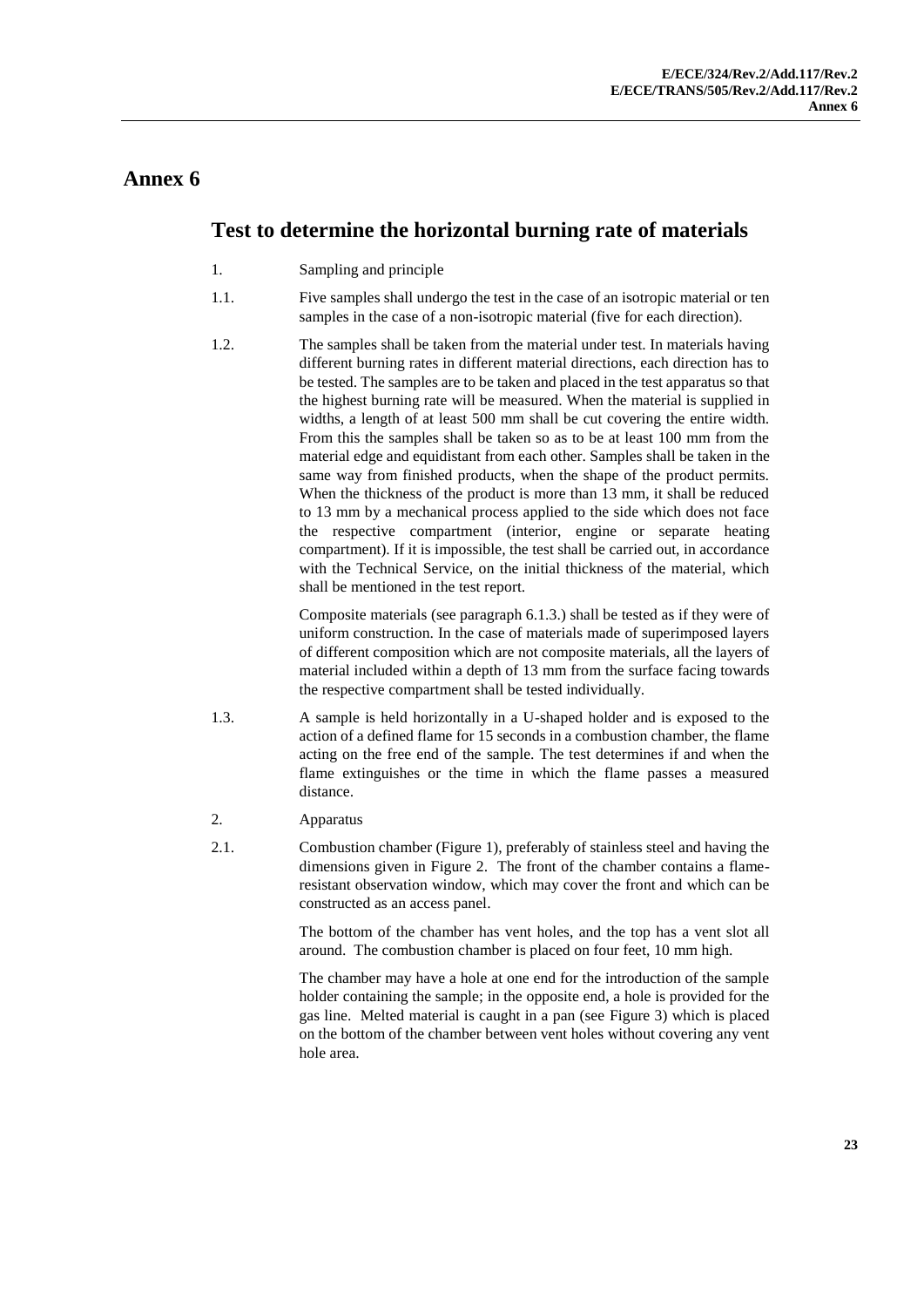Figure 1 **Example of combustion chamber with sample holder and drip tray**



Figure 2 **Example of combustion chamber** (Dimensions in millimetres)

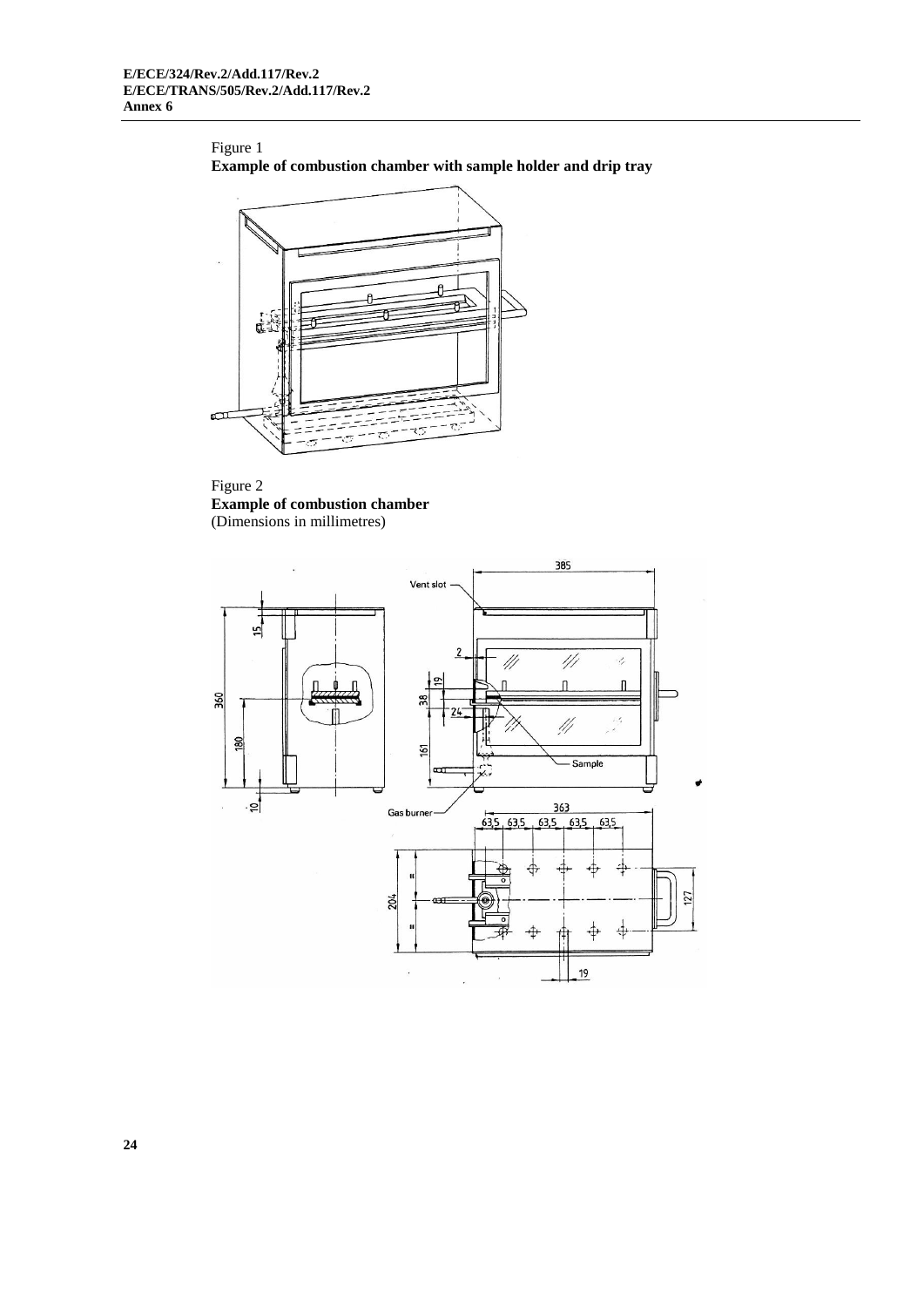

2.2. Sample holder, consisting of two U-shaped metal plates or frames of corrosion-proof material. Dimensions are given in Figure 4.

The lower plate is equipped with pins, the upper one with corresponding holes in order to ensure a consistent holding of the sample. The pins also serve as the measuring points at the beginning and end of the burning distance.

A support shall be provided in the form of 0.25 mm diameter heat resistant wires spanning the frame at 25 mm intervals over the bottom U-shaped frame (see Figure 5).

The plane of the lower side of samples shall be 178 mm above the floor plate. The distance of the front edge of the sample holder from the end of the chamber shall be 22 mm; the distance of the longitudinal sides of the sample holder from the sides of the chamber shall be 50 mm (all inside dimensions). (See Figures 1 and 2)

#### Figure 4 **Example of sample holder** (Dimensions in millimetres)

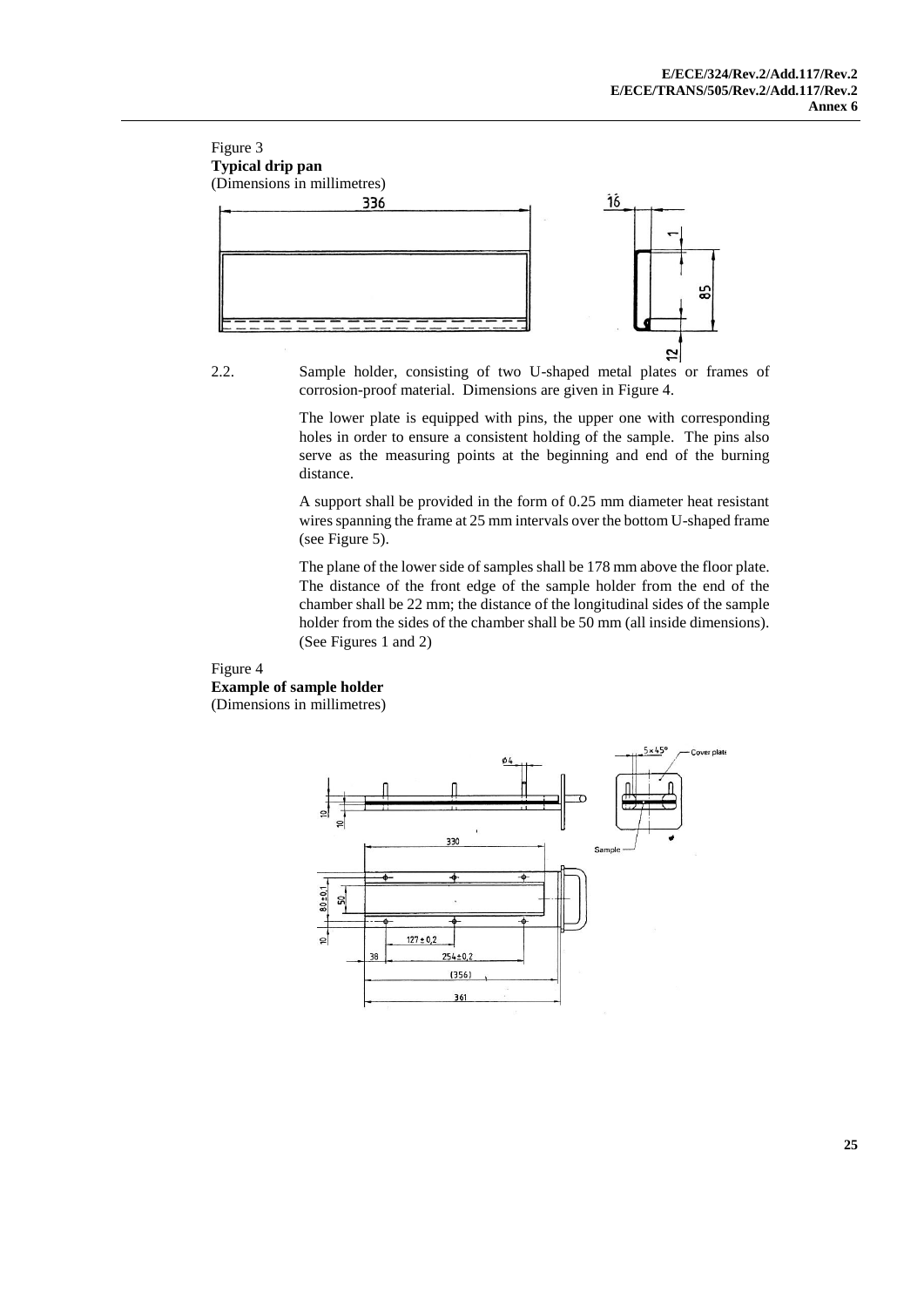#### Figure 5

**Example of section of lower U-frame design for wire support facility** (Dimensions in millimetres)



#### 2.3. Gas burner

The small ignition source is provided by a Bunsen burner having an inside diameter of  $9.5 \pm 0.5$  mm. It is located in the test cabinet so that the centre of its nozzle is 19 mm below the centre of the bottom edge of the open end of the sample (see Figure 2).

2.4. Test gas

The gas supplied to the burner shall have a calorific value near  $38 \text{ MJ/m}^3$ (for example natural gas).

- 2.5. Metal comb, at least 110 mm in length, with seven to eight smooth rounded teeth per 25 mm.
- 2.6. Stop-watch, accurate to 0.5 seconds.
- 2.7. Fume cupboard. The combustion chamber may be placed in a fume cupboard assembly provided that the internal volume is at least 20 times, but not more than 110 times, greater than the volume of the combustion chamber and provided that no single height, width, or length dimension of the fume cupboard is greater than 2.5 times either of the other two dimensions. Before the test, the vertical velocity of the air through the fume cupboard shall be measured 100 mm in front of and behind the final position where the combustion chamber will be located. It shall be between 0.10 and 0.30 m/s in order to avoid possible discomfort, by combustion products, to the operator. It is possible to use a fume cupboard with a natural ventilation and an appropriate air velocity.
- 3. Samples
- 3.1. Shape and dimensions
- 3.1.1. The shape and dimensions of samples are given in Figure 6. The thickness of the sample corresponds to the thickness of the product to be tested. It shall not be more than 13 mm. When taking the sample permits, the sample shall have a constant section over its entire length.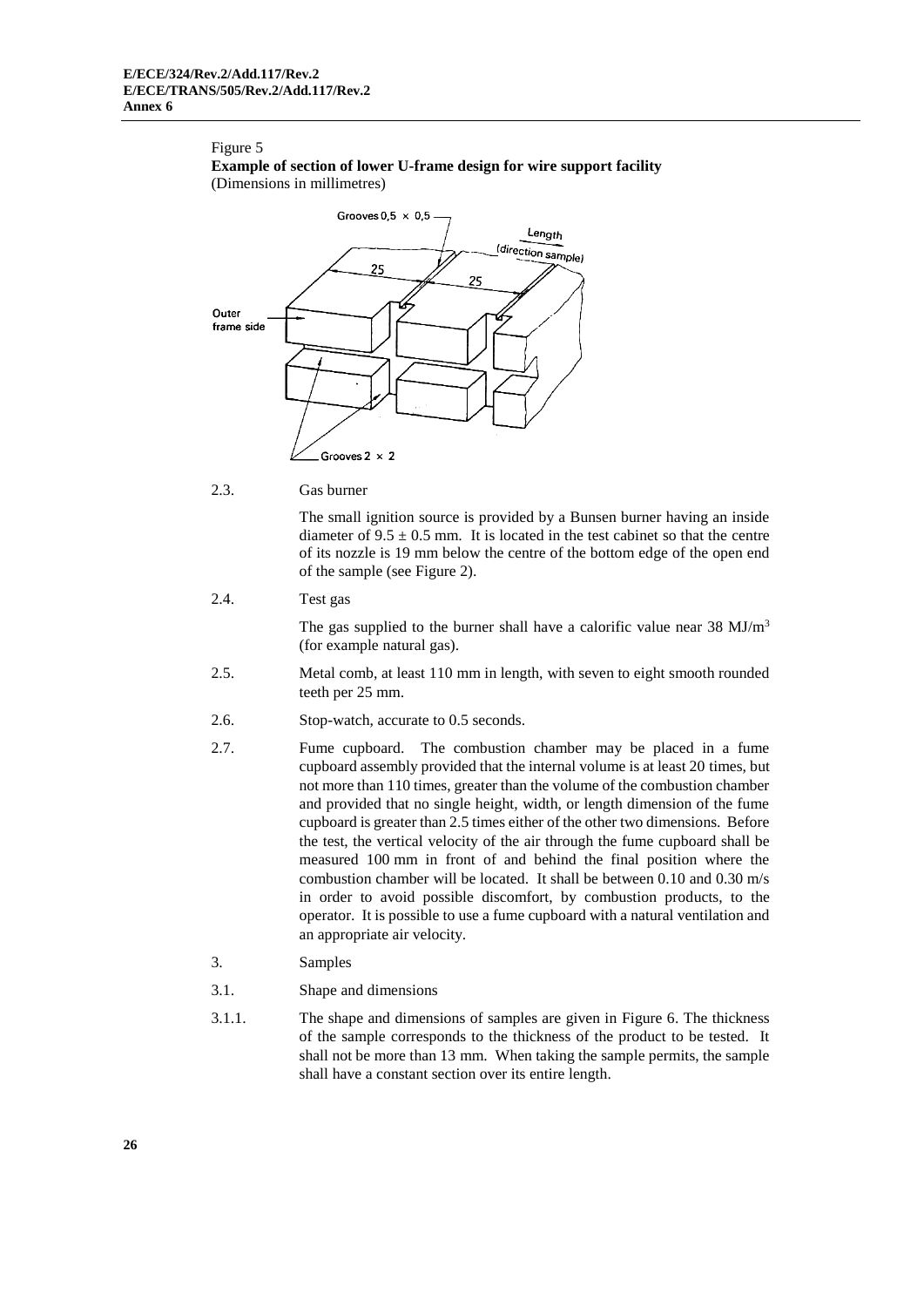#### Figure 6 **Sample** (Dimensions in millimetres)



3.1.2. If the shape and dimensions of a product do not permit taking a sample of the given size, the following minimum dimensions shall be maintained:

- (a) For samples having a width of 3 to 60 mm, the length shall be 356 mm. In this case the material is tested in the product's width;
- (b) For samples having a width of 60 to 100 mm, the length shall be at least 138 mm. In this case the potential burning distance corresponds to the length of the sample, the measurement starting at the first measuring point.

### 3.2. Conditioning

The samples shall be conditioned for at least 24 hours but not more than 7 days at a temperature of 23 °C  $\pm$  2 °C and a relative humidity of 50  $\pm$  5 per cent and shall be maintained under these conditions until immediately prior to testing.

- 3.1.3. The size of the sample shall be mentioned in the test report.
- 4. Procedure
- 4.1. Place samples with napped or tufted surfaces on a flat surface and comb twice against the nap using the comb (paragraph 2.5.).
- 4.2. Place the sample in the sample holder (paragraph 2.2.) so that the exposed side will be downwards to the flame.
- 4.3. Adjust the gas flame to a height of 38 mm using the mark in the chamber, the air intake of the burner being closed. Before starting the first test, the flame shall burn at least for 1 min for stabilization.
- 4.4. Push the sample-holder into the combustion chamber so that the end of the sample is exposed to the flame, and after 15 seconds cut off the gas flow.
- 4.5. The measurement of the burning time starts at the moment when the foot of the flame passes the first measuring point. Observe the flame propagation on the side burning faster than the other (upper or lower side).
- 4.6. Measurement of burning time is completed when the flame has come to the last measuring point or when the flame extinguishes before coming to the last measuring point. If the flame does not reach the last measuring point, measure the burnt distance up to the point where the flame extinguished. Burnt distance is the decomposed part of the sample, which is destroyed on its surface or in the interior by burning.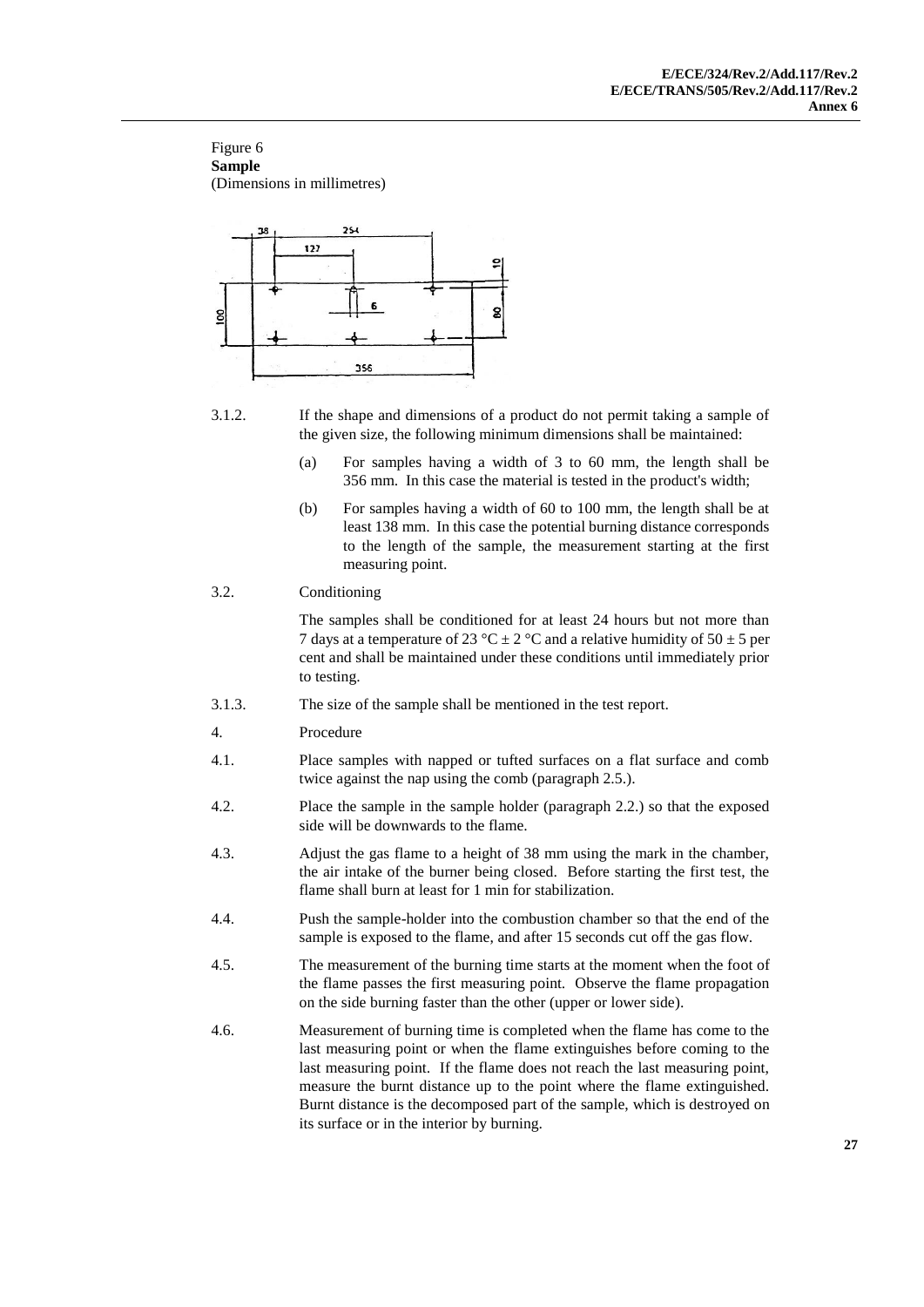| 4.7. | In so far as the sample does not ignite or does not continue burning after the<br>burner has been extinguished, or when the flame extinguishes before<br>reaching the first measuring point, so that no burning time is measured note<br>in the test report that the burning rate is $0 \text{ mm/min}$ . |
|------|-----------------------------------------------------------------------------------------------------------------------------------------------------------------------------------------------------------------------------------------------------------------------------------------------------------|
| 4.8. | When running a series of tests or repeat tests, ensure that the combustion<br>chamber and sample holder have a maximum temperature of 30 $^{\circ}$ C before<br>starting the next test.                                                                                                                   |
| .5.  | Calculation                                                                                                                                                                                                                                                                                               |
|      | The burning rate, $B^1$ , in millimetres per minute, is given by the formula:                                                                                                                                                                                                                             |
|      | $B = 60$ s/t                                                                                                                                                                                                                                                                                              |
|      | where:                                                                                                                                                                                                                                                                                                    |

s = the burnt distance, in millimetres;

 $t =$  the time, in seconds, to burn distance s.

<sup>&</sup>lt;sup>1</sup> The burning rate (B) for each sample is only calculated in the case where the flame reaches the last measuring point or the end of the sample.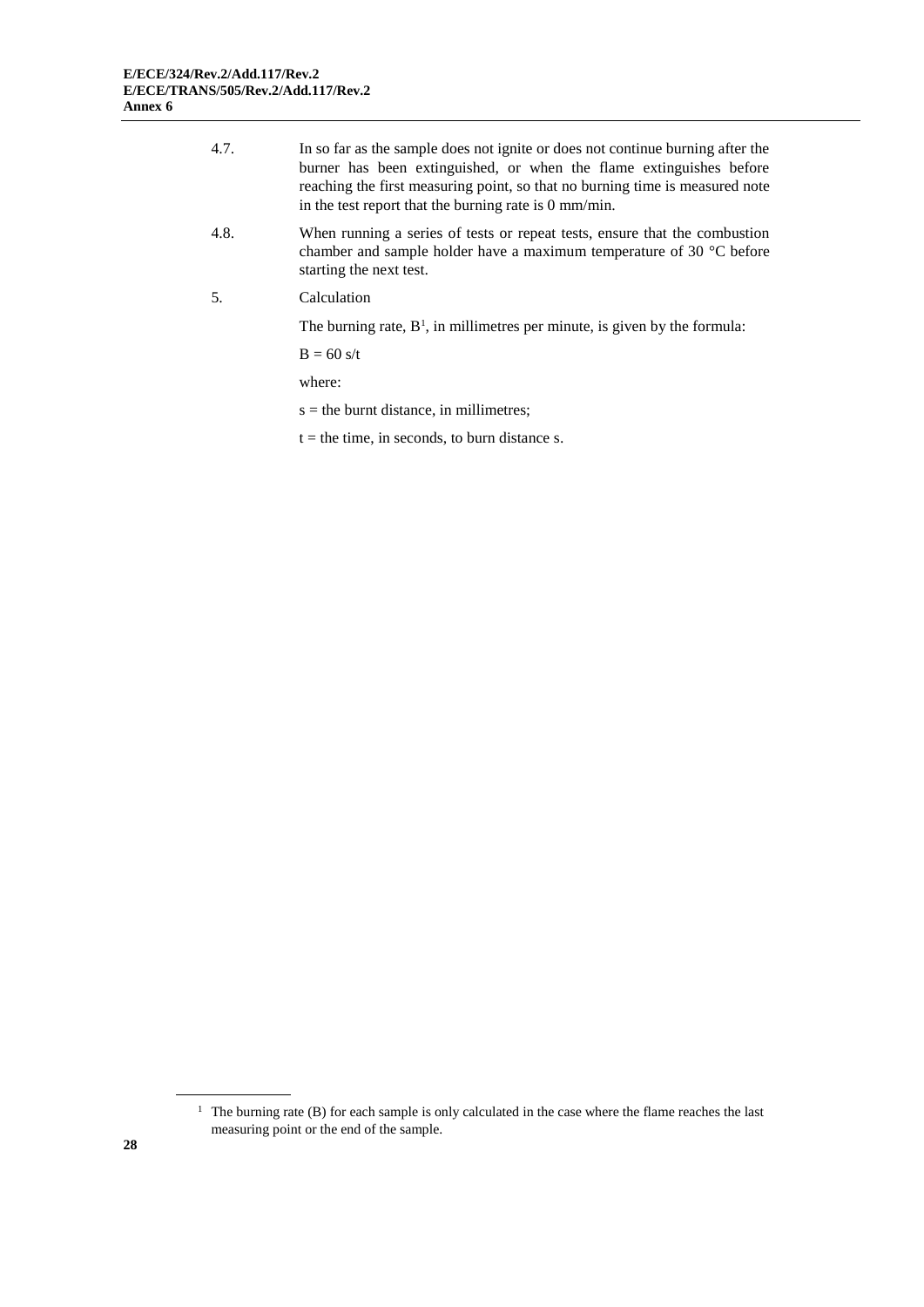## **Test to determine the melting behaviour of materials**

- 1. Sampling and principle
- 1.1. Four samples, for both faces (if they are not identical) shall undergo the test.
- 1.2. A sample is placed in a horizontal position and is exposed to an electric radiator. A receptacle is positioned under the specimen to collect the resultant drops. Some cotton wool is put in this receptacle in order to verify if any drop is flaming.

### 2. Apparatus

The apparatus shall consist of (Figure 1):

- (a) An electric radiator;
- (b) A support for the sample with grill;
- (c) A receptacle (for resultant drops);
- (d) A support (for the apparatus).
- 2.1. The source of heat is an electric radiator with a useful output of 500 W. The radiating surface shall be made of a transparent quartz plate with a diameter of  $100 \pm 5$  mm.

The radiated heat from the apparatus, measured on a surface which is situated parallel to the surface of the radiator at a distance of 30 mm, shall be  $3 W/cm<sup>2</sup>$ .

### 2.2. Calibration

For calibration of the radiator, a heat flux meter (radiometer) of the Gardon (foil) type with a design range not exceeding  $10 \text{ W/cm}^2$  shall be used. The target receiving radiation, and possibly to a small extent convection, shall be flat, circular, not more than 10 mm in diameter and coated with a durable matt black finish.

The target shall be contained within a water cooled body the front face of which shall be of highly polished metal, flat, coinciding with the plane of the target and circular, with a diameter of about 25 mm.

Radiation shall not pass through any window before reaching the target.

The instrument shall be robust, simple to set up and use, insensitive to draughts, and stable in calibration. The instrument shall have an accuracy of within  $\pm 3$  per cent and a repeatability within 0.5 per cent.

The calibration of the heat flux meter shall be checked whenever a recalibration of the radiator is carried out, by comparison with an instrument held as a reference standard and not used for any other purpose.

The reference standard instrument shall be fully calibrated at yearly intervals in accordance with a national standard.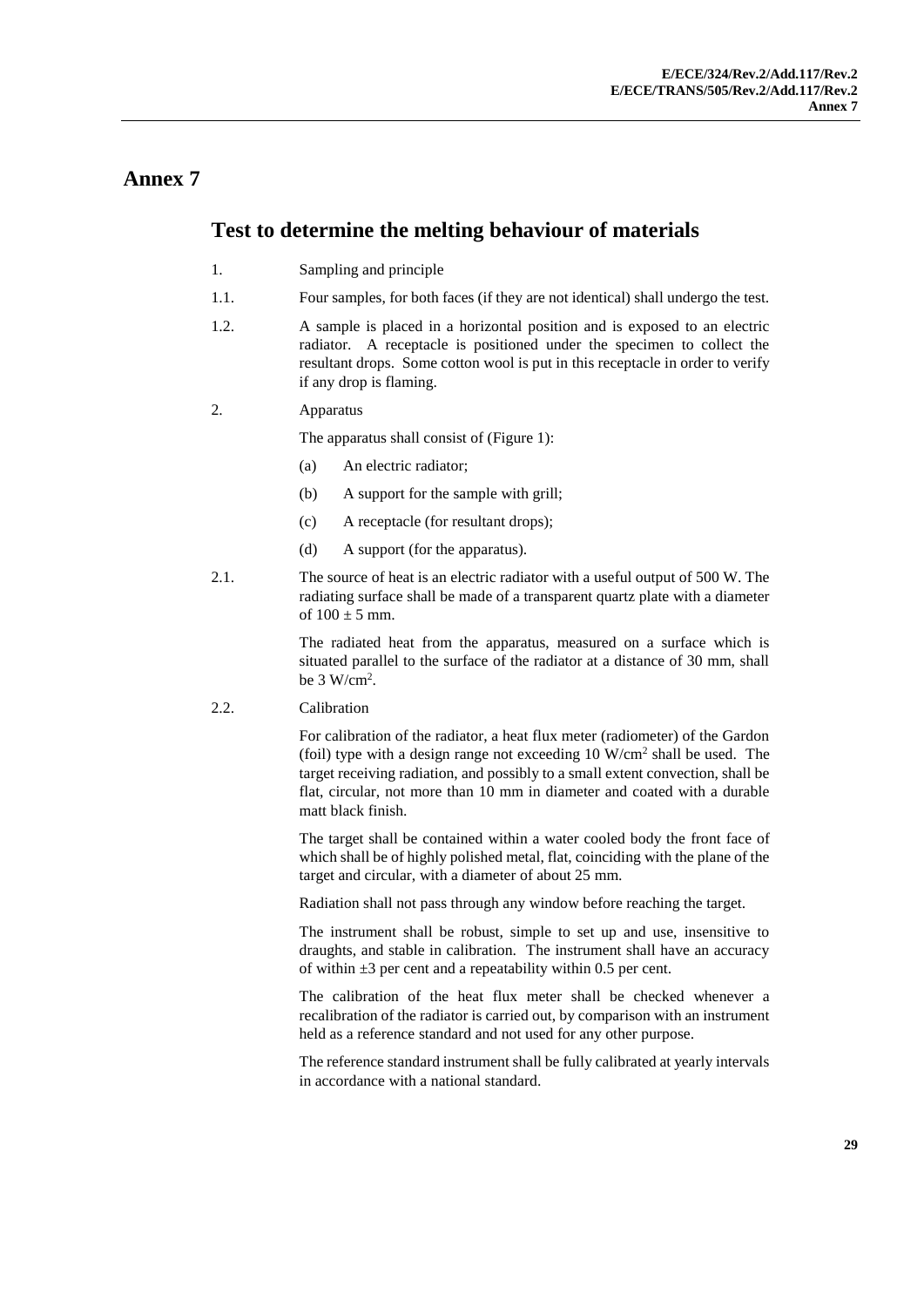#### 2.2.1. Calibration check

The irradiance produced by the power input which the initial calibration has shown to correspond to an irradiance of  $3 \text{ W/cm}^2$  shall be frequently checked (at least once every 50 operating hours) and the apparatus shall be recalibrated if such a check reveals a deviation greater than  $0.06 \text{ W/cm}^2$ .

#### 2.2.2. Calibration procedure

The apparatus shall be placed in an environment essentially free of air currents (not more than 0.2 m/s).

Place the heat flux meter in the apparatus in the specimen position so that the target of the heat flux meter is located centrally within the radiator surface.

Switch on the electricity supply and establish the power input of the controller required to produce irradiance at the centre of the radiator surface of 3 W/cm<sup>2</sup>. Adjustment to the power unit to record 3 W/cm<sup>2</sup> should be followed by a five minute period without further adjustment to ensure equilibrium.

- 2.3. The support for the samples shall be a metallic ring (Figure 1). On top of this support a grill, made of stainless steel-wire, is placed with the following dimensions:
	- (a) Interior diameter: 118 mm,
	- (b) Dimension of the holes: 2.10 mm square,
	- (c) Diameter of the steel-wire: 0.70 mm.
- 2.4. The receptacle shall consist of a cylindrical tube with an interior diameter of 118 mm and a depth of 12 mm. The receptacle shall be filled with cotton wool.
- 2.5. A vertical column shall support the items specified in paragraphs 2.1., 2.3. and 2.4.

The radiator is placed on top of the support in a manner such that the radiating surface is horizontal and the radiation is downwards.

A lever/pedal shall be provided in the column to lift the support of the radiator slowly. It shall also be provided with a catch in order to ensure that the radiator can be brought back in its normal position.

In their normal position, the axes of the radiator, the support for the sample and the receptacle shall coincide.

3. Samples

The test samples shall measure: 70 mm x 70 mm. Samples shall be taken in the same way from finished products, when the shape of the product permits. When the thickness of the product is more than 13 mm, it shall be reduced to 13 mm by a mechanical process applied to the side which does not face the respective compartment (interior, engine or separate heating compartment). If it is impossible, the test shall be carried out, in accordance with the Technical Service, on the initial width of the material which shall be mentioned in the test report.

Composite materials (see paragraph 6.1.3. of the Regulation) shall be tested as if they were of uniform construction.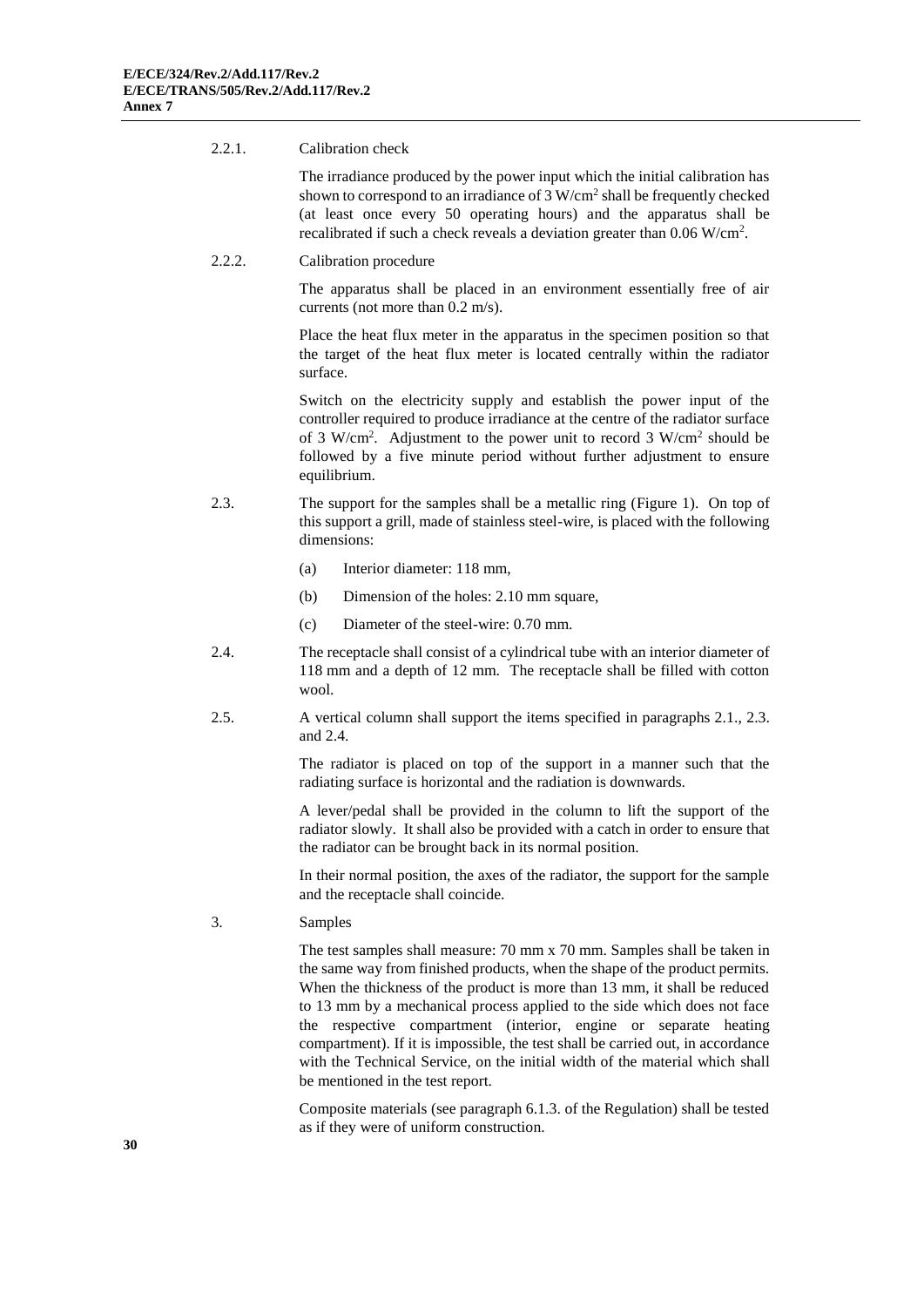In the case of materials made of superimposed layers of different composition which are not composite materials, all the layers of material included within a depth of 13 mm from the surface facing towards the respective passenger compartment (interior, engine or separate heating compartment) shall be tested individually.

The total mass of the sample to be tested shall be at least 2 g. If the mass of one sample is less, a sufficient number of samples shall be added.

If the two faces of the material differ, both faces shall be tested, which means that eight samples are to be tested. The samples and the cotton wool shall be conditioned for at least 24 hours at a temperature 23 °C  $\pm$  2 °C and a relative humidity of  $50 \pm 5$  per cent and shall be maintained under these conditions until immediately prior to testing.

4. Procedure

The sample is placed on the support and the latter is so positioned that the distance between the surface of the radiator and the upper side of the sample is 30 mm.

The receptacle, including the cotton wool, is placed beneath the grill of the support at a distance of 300 mm.

The radiator is put aside, so that it cannot radiate on the sample, and switched on. When it is on full capacity it is positioned above the sample and timing is started.

If the material melts or deforms, the height of the radiator is modified to maintain the distance of 30 mm.

If the material ignites, the radiator is put aside three seconds afterwards. It is brought back in position when the flame has extinguished and the same procedure is repeated as frequently as necessary during the first five minutes of the test.

After the fifth minute of the test:

- (i) If the sample has extinguished (whether or not it has ignited during the first five minutes of the test) leave the radiator in position even if the sample reignites;
- (ii) If the material is flaming, await extinction before bringing the radiator into position again.

In either case, the test shall be continued for an additional five minutes.

#### 5. Results

Observed phenomena shall be noted in the test-report, such as:

- (i) The fall of drops, if any, whether flaming or not;
- (ii) If ignition of the cotton wool has taken place.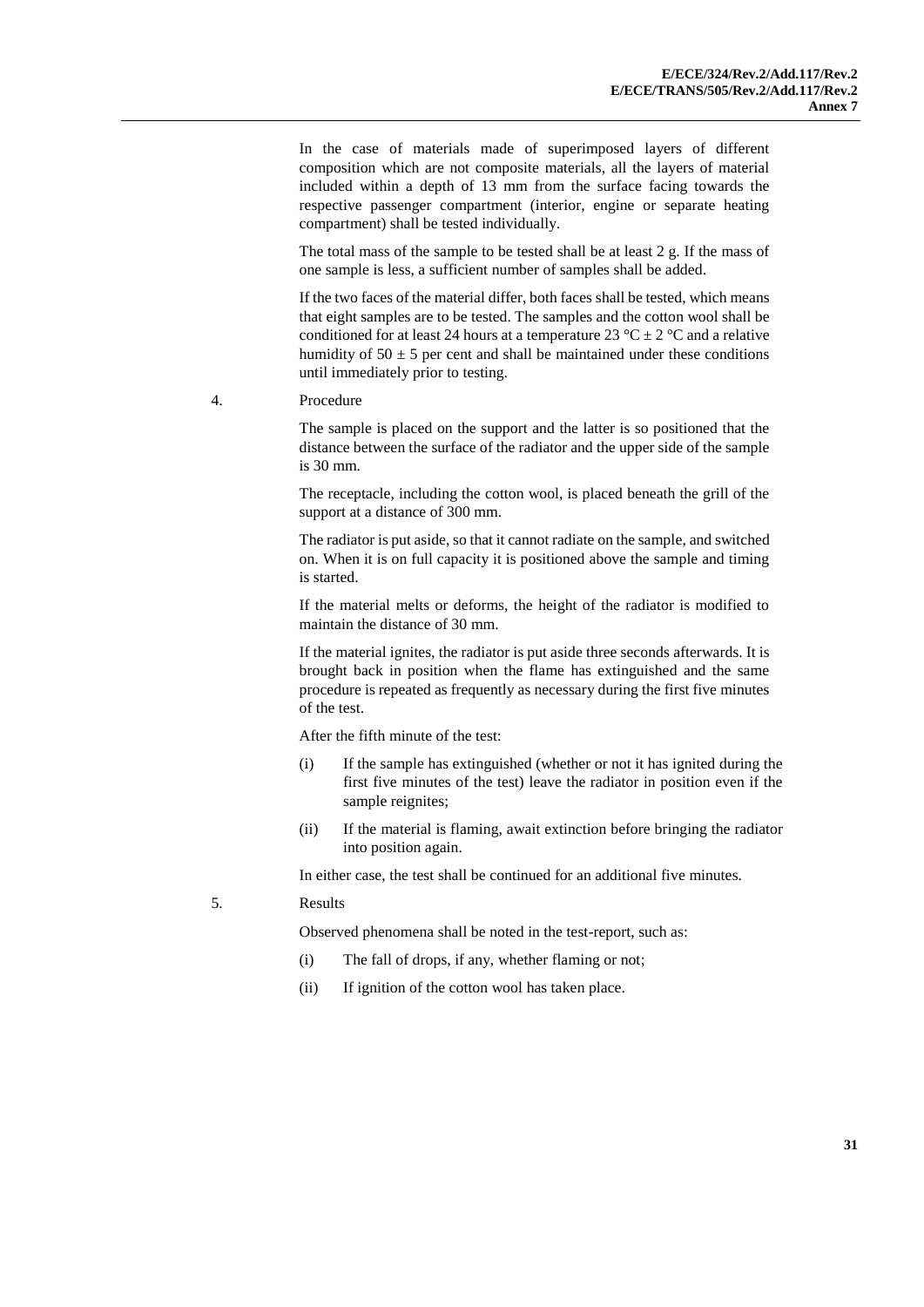### Figure 1 (Dimensions in millimetres)

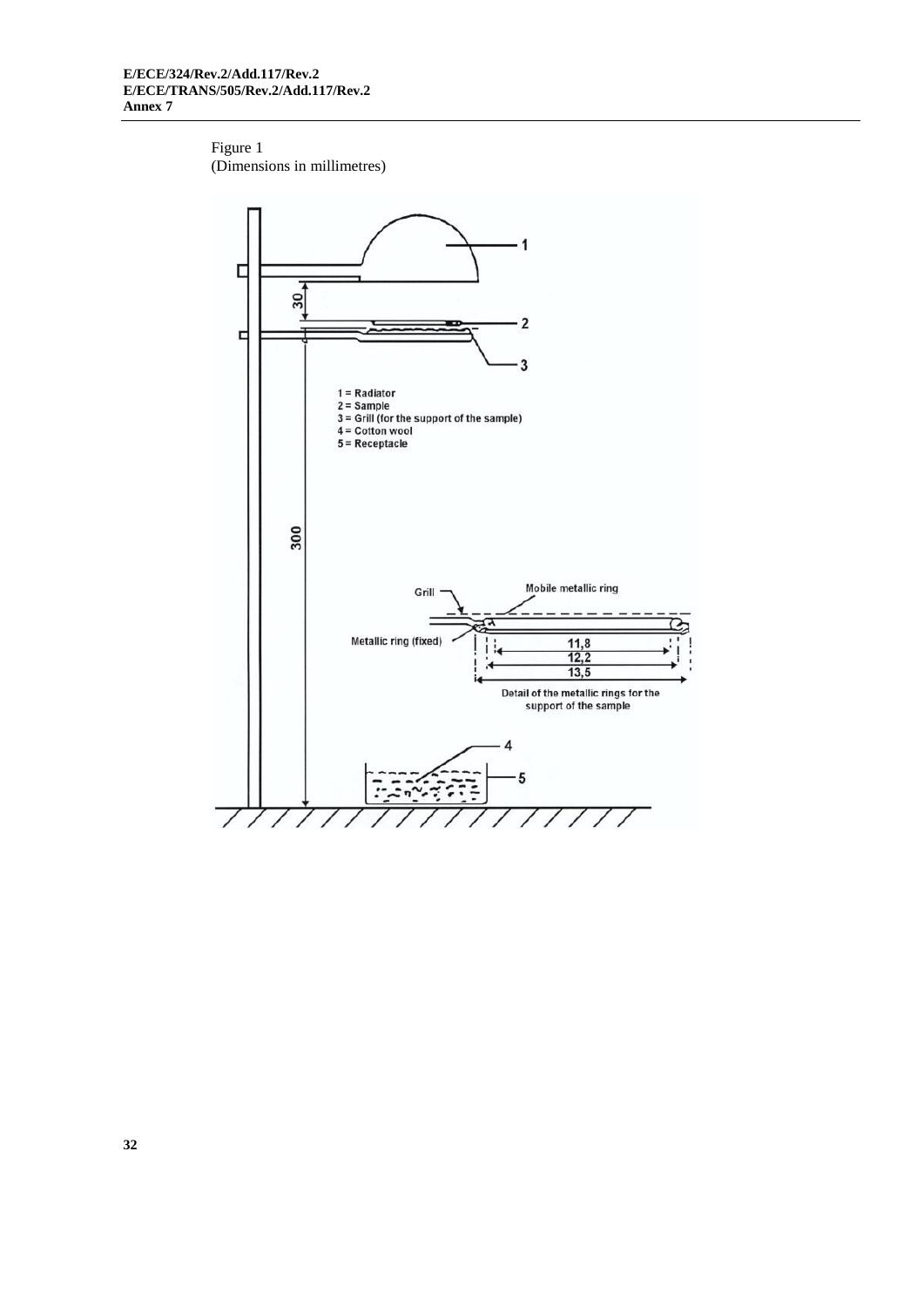### **Test to determine the vertical burning rate of materials**

- 1. Sampling and principle
- 1.1. Three samples shall undergo the test in the case of an isotropic material, or six samples in the case of a non-isotropic material.
- 1.2. This test consists of exposing samples, held in a vertical position, to a flame and determining the speed of propagation of the flame over the material to be tested.
- 2. Apparatus

The apparatus shall consist of:

- (a) A specimen holder;
- (b) A burner;
- (c) A ventilation system to extract gas and combustion products;
- (d) A template;
- (e) Marker threads of white mercerized cotton threads having a maximum linear density of 50 tex.
- 2.1. The specimen holder shall consist of a rectangular frame of 560 mm high and shall have two rigidly connected parallel rods spaced 150 mm apart on which pins shall be fitted for mounting the test specimen which is located in a plane at least 20 mm from the frame. The mounting pins shall be not greater than 2 mm in diameter and at least 40 mm long. The pins shall be located on the parallel rods at locations shown in Figure 1. The frame shall be fitted onto a suitable support to maintain the rods in a vertical orientation during testing (for the purpose of locating the specimen on the pins in a plane away from the frame, spacer stubs 2 mm in diameter may be provided adjacent to the pins).

The specimen holder shown in Figure 1 may be modified in width to allow the fixation of the sample.

To fix the sample in a vertical position, a support may be provided consisting of 0.25 mm diameter heat resistant wires that horizontally span the sample at 25 mm intervals along the complete height of the specimen holder. Alternatively, the sample may be fixed by additional clamps to the specimen holder.

2.2. The burner is described in Figure 3.

The gas supplied to the burner can be either commercial propane gas or commercial butane gas.

The burner shall be positioned in front of, but below, the specimen such that it lies in a plane passing through the vertical centreline of the specimen and perpendicular to its face (see Figure 2), such that the longitudinal axis is inclined upwards at 30° to the vertical towards the lower edge of the specimen. The distance between the tip of the burner and the lower edge of the specimen shall be 20 mm.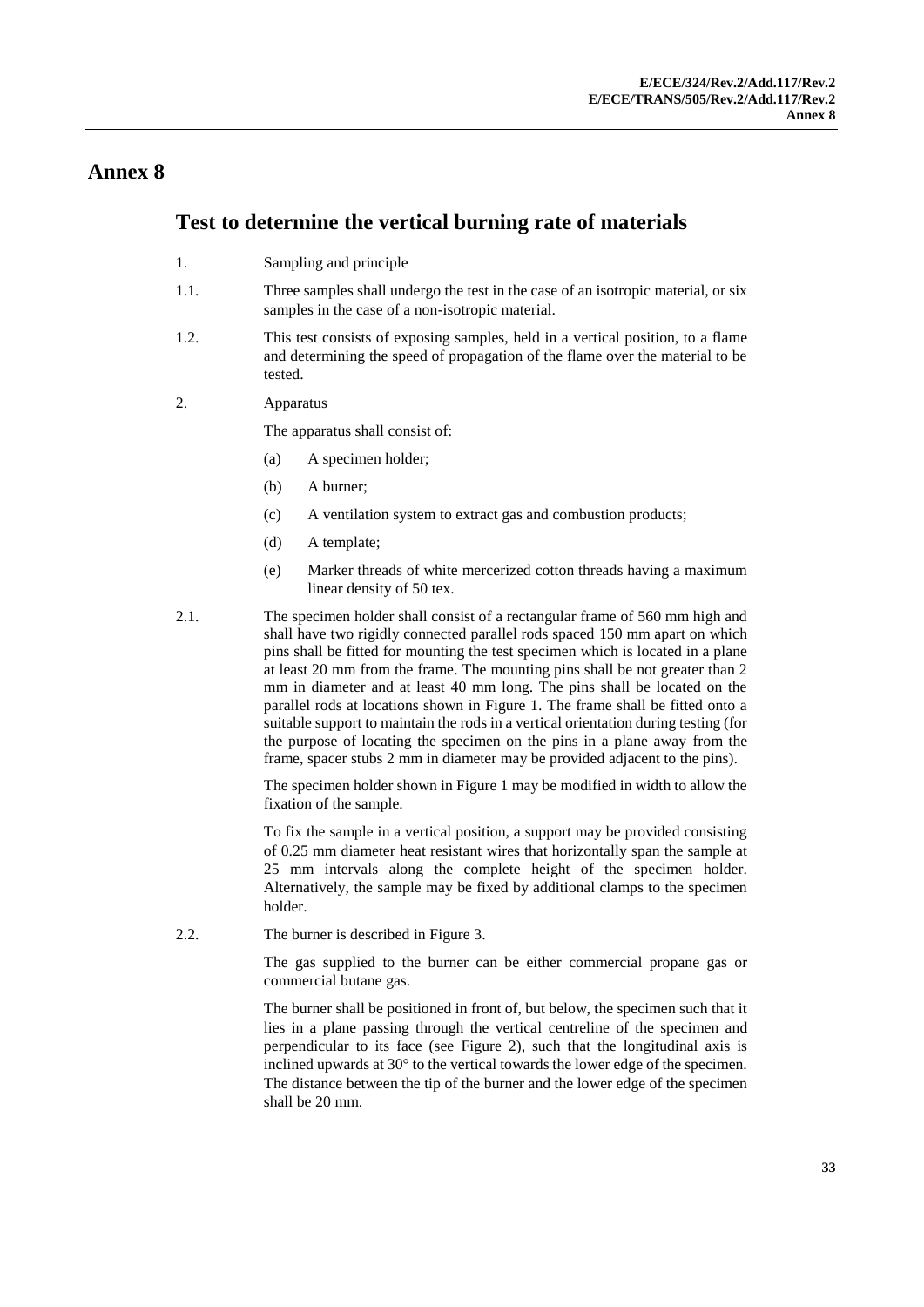- 2.3. The test apparatus may be placed in a fume cupboard assembly. The size and shape of the fume cupboard shall be such that the test results are not affected. Before the test, the vertical velocity of the air through the fume cupboard shall be measured 100 mm in front of and behind the final position where the test apparatus will be located. It shall be between 0.10 and 0.30 m/s in order to avoid possible discomfort, by combustion products, to the operator. It is possible to use a fume cupboard with natural ventilation and an appropriate air velocity.
- 2.4. A flat rigid template made of suitable material and of a size corresponding to the size of the specimen shall be used. Holes approximately 2 mm in diameter shall be drilled in the template and positioned so that the distances between the centres of the holes correspond to the distances between the pins on the frames (see Figure 1). The holes shall be located equidistant about the vertical centrelines of the template.
- 3. Samples
- 3.1. Materials according to paragraph 6.2.3. of this Regulation: The samples dimensions are 560 mm x 170 mm.

If the dimensions of a material do not permit taking a sample of the given dimensions the test shall be carried out taking a sample having the dimensions of at least 380 mm in height and at least 3 mm in width.

Cable sleeves and cable conduits: The samples dimensions are: length: 560 mm, but at least 380 mm if the dimensions of a material do not permit taking a sample of the given dimensions; width: actual component dimension.

- 3.2. Materials according to paragraph 6.2.3. of this Regulation: When the thickness of the sample is more than 13 mm, it shall be reduced to 13 mm by a mechanical process applied to the side which does not face the respective compartment (interior, engine or separate heating compartment). If it is impossible, the test shall be carried out in accordance with the Technical Service the initial thickness of the material, which shall be mentioned in the test report. Composite materials (see paragraph 6.1.3.) shall be tested as if they were of uniform construction. In the case of materials made of superimposed layers of different composition which are not composite materials, all the layers of material included within a depth of 13 mm from the surface facing towards the respective compartment shall be tested individually.
- 3.3. The size of the sample shall be mentioned in the test report.
- 3.4. The samples shall be conditioned for at least 24 hours at a temperature of 23 °C  $\pm$  2 °C and a relative humidity of 50  $\pm$  5 per cent and shall be maintained under these conditions until immediately prior to testing.
- 4. Procedure
- 4.1. The test shall be carried out in an atmosphere having a temperature between 10 °C and 30 °C and a relative humidity between 15 per cent and 80 per cent.
- 4.2. The burner shall be preheated for 2 minutes. The flame height shall be adjusted to  $40 \pm 2$  mm measured as the distance between the top of the burner tube and the tip of the yellow part of the flame when the burner is vertically oriented and the flame is viewed in dim light.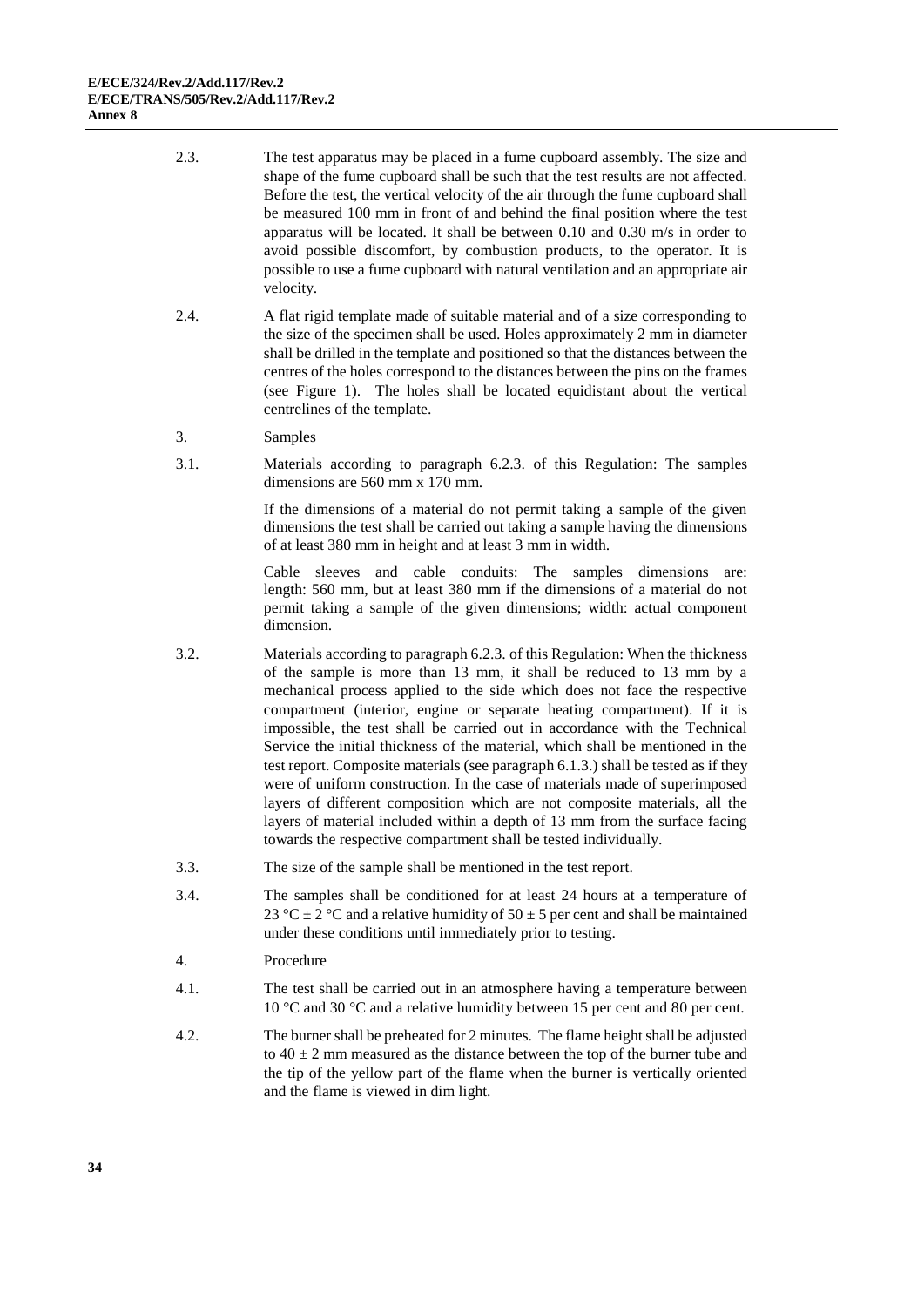- 4.3. The specimen shall be placed (after the reward marker threads have been located) on the pins of the test frame, making certain that the pins pass through the points marked off from the template and that the specimen is at least 20 mm removed from the frame. The frame shall be fitted on the support so that the specimen is vertical.
- 4.4. The marker threads shall be attached horizontally in front of and behind the specimen at the locations shown in Figure 1. At each location, a loop of thread shall be mounted so that the two segments are spaced 1 mm and 5 mm from the front and rearface of the specimen.

Each loop shall be attached to a suitable timing device. Sufficient tension shall be imposed to the thread**s** to maintain their position relative to the specimen.

- 4.5. The flame shall be applied to the specimen for 5 seconds. Ignition shall be deemed to have occurred if flaming of the specimen continues for 5 seconds after removal of the igniting flame. If ignition does not occur, the flame shall be applied for 15 seconds to another conditioned specimen.
- 4.6. If any result in any set of three specimens exceeds the minimum result by 50 per cent, another set of three specimens shall be tested for that direction or face. If one or two specimens in any set of three specimens fail to burn to the top marker thread, another set of three specimens shall be tested for that direction or face.
- 4.7. The following times, in seconds, shall be measured:
	- (a) From the start of the application of the igniting flame to the severance of one of the first marker threads  $(t_1)$ ;
	- (b) From the start of the application of the igniting flame to the severance of one the second marker threads  $(t_2)$ ;
	- (c) From the start of the application of the igniting flame to the severance of one the third marker thread**s** (t3).
- 4.8. If the sample does not ignite or does not continue burning after the burner has been extinguished or if the flame extinguishes before the destruction of one of the first marker threads occurred, so that no burning time is measured, the burning rate is considered to be 0 mm/min.
- 4.9. If the sample does ignite and the flames of the burning sample do reach the height of the third marker threads without destroying the first and second marker threads (e.g. due to material characteristics of thin material sample), the burning rate is considered to be more than 100 mm/min.
- 5. Results

The observed phenomena shall be written down in the test-report, to include:

- (a) The durations of combustion:  $t_1$ ,  $t_2$  and  $t_3$  in seconds, and
- (b) The corresponding burnt distances:  $d_1$ ,  $d_2$  and  $d_3$  in mm.

The burning rate  $V_1$  and the rates  $V_2$  and  $V_3$ , if applicable, shall be calculated (for each sample if the flame reaches at least one of the first marker threads) as follows:

#### $V_i = 60 d_i/t_i$  (mm/min)

The highest burning rate of  $V_1$ ,  $V_2$  and  $V_3$  shall be taken into account.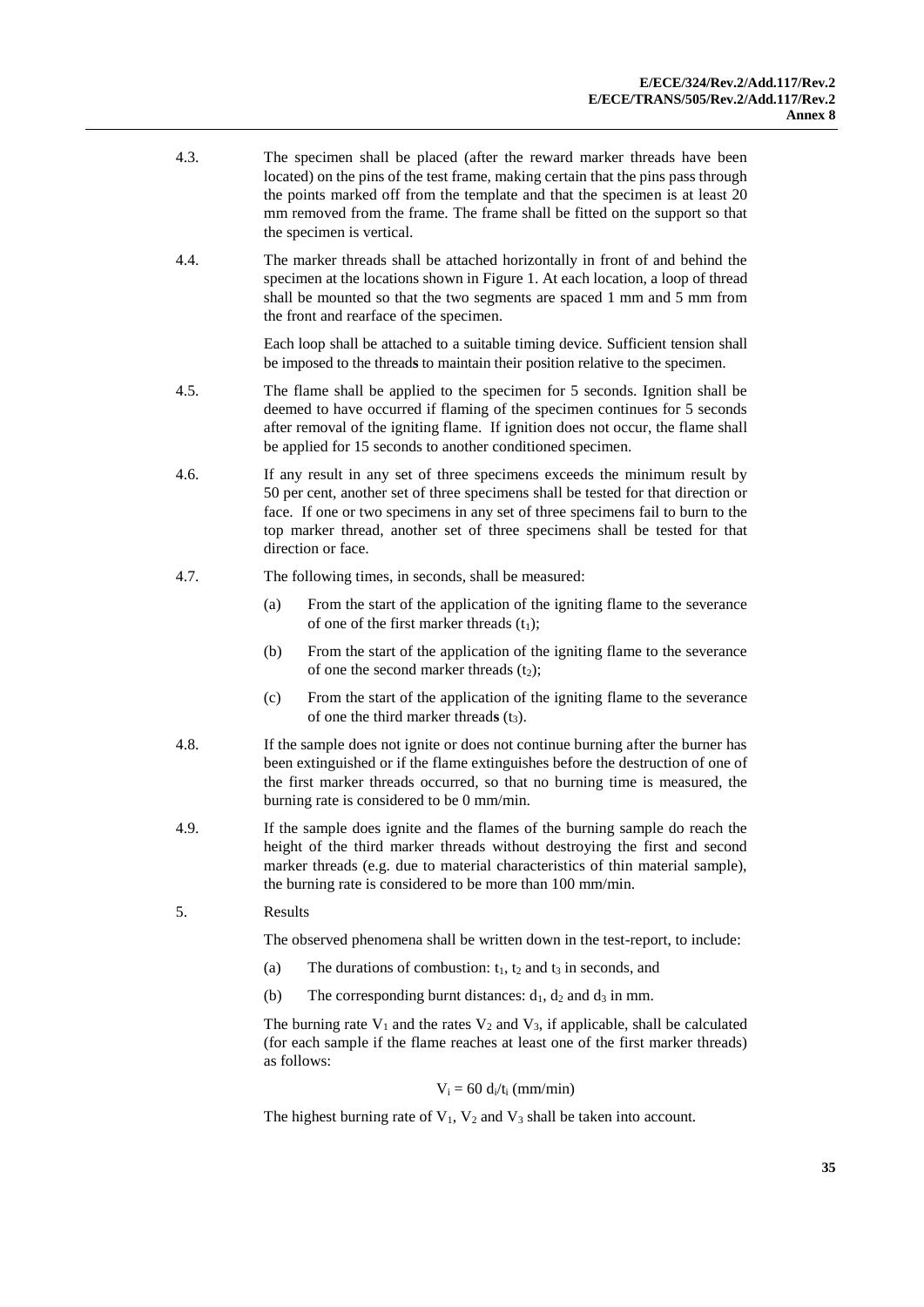#### Figure 1

**Specimen holder** (Dimensions in millimetres)



Figure 2 **Burner ignition location** (Dimensions in millimetres)

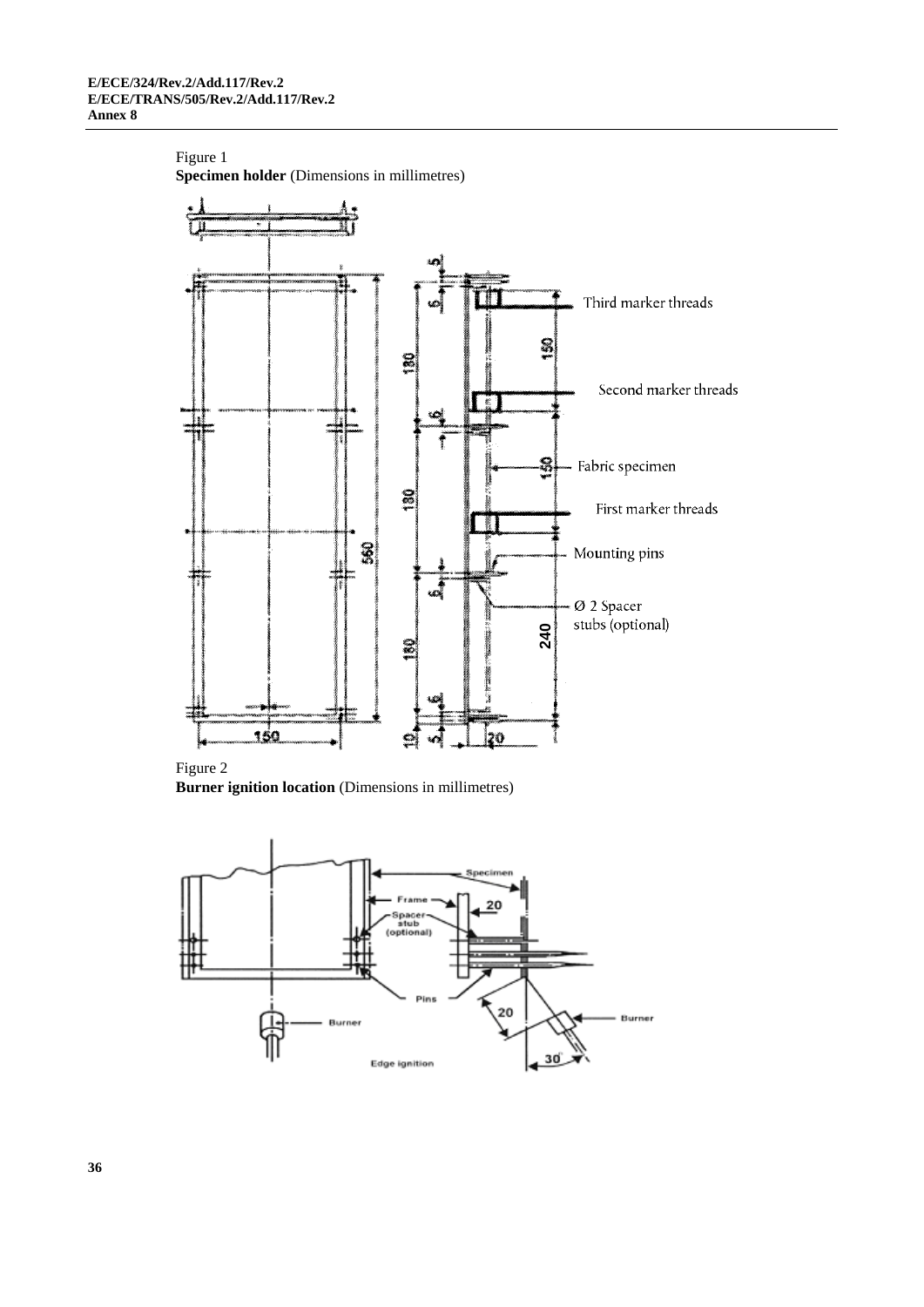Figure 3

### **Gas burner**

(Dimensions in millimetres)

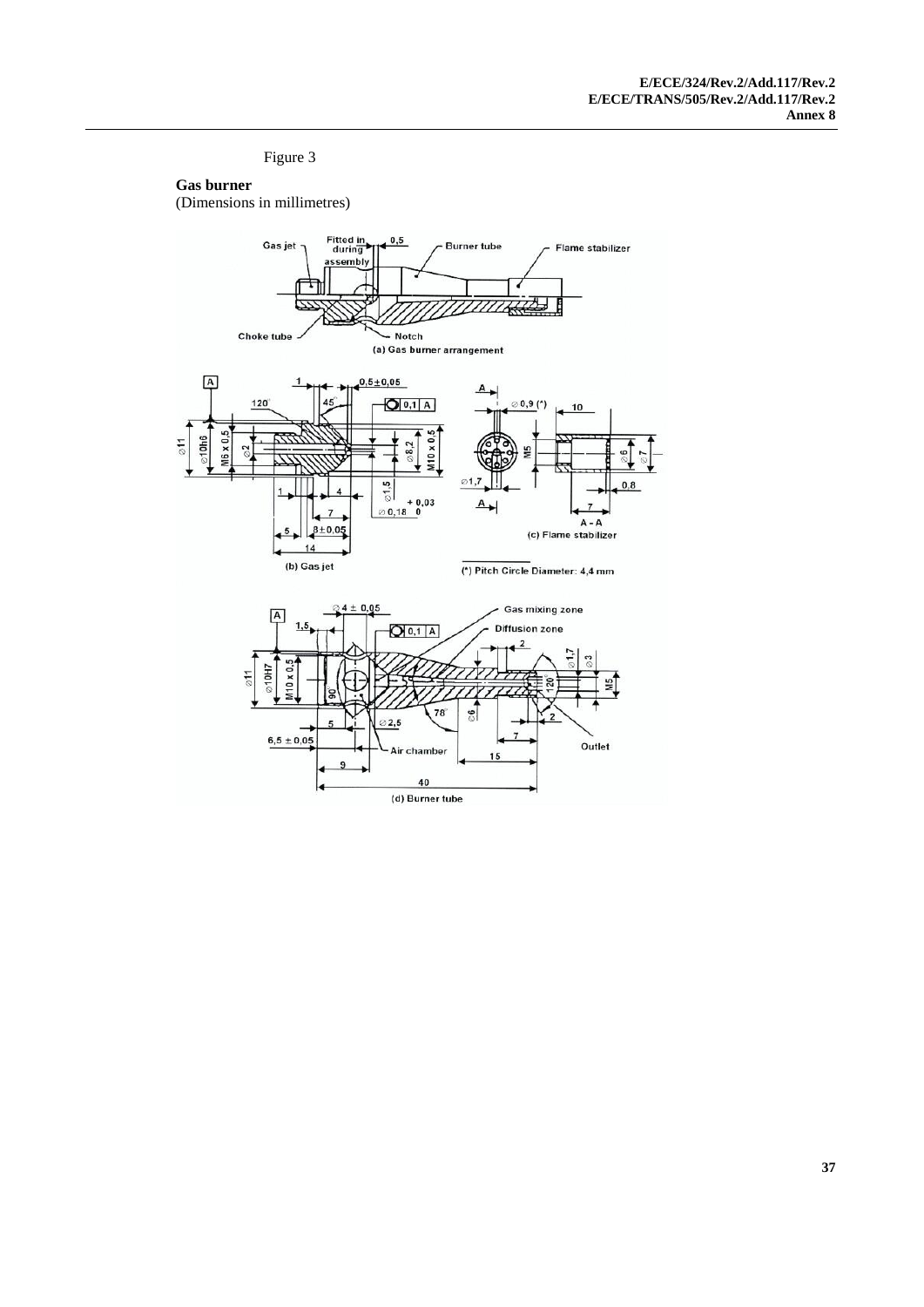1. Scope

### **Annex 9**

## **Test to determine the capability of materials to repel fuel or lubricant**

|      | <b>DODD</b>                                                                                                                                                                                                                                                     |
|------|-----------------------------------------------------------------------------------------------------------------------------------------------------------------------------------------------------------------------------------------------------------------|
|      | This annex lists prescriptions to test the capability of insulation materials used<br>in engine compartments and separate heating compartments.                                                                                                                 |
| 2.   | Sampling and principle.                                                                                                                                                                                                                                         |
| 2.1. | The test samples shall measure: 140 mm x 140 mm.                                                                                                                                                                                                                |
| 2.2. | The thickness of the samples shall be 5 mm. If the thickness of the test sample<br>is more than 5 mm, it shall be reduced to 5 mm by a mechanical process applied<br>to the side which does not face the engine compartment or separate heating<br>compartment. |
| 2.3. | The test liquid shall be diesel fuel according to standard EN 590:1999 (Market                                                                                                                                                                                  |

- 2.3. The test liquid shall be diesel fuel according to standard EN 590:1999 (Market fuels). or alternatively diesel fuel according to UN Regulation No. 83 (Annex 10: Specification of reference fuels).
- 2.4. Four samples shall undergo the test.
- 3. Apparatus (see Figures 4a and 4b)

The apparatus shall consist of:

- A a base plate, with a hardness of at least 70 Shore D.
- B an absorbant surface on the baseplate (e.g. paper);
- C a metal cylinder (inner diameter of 120 mm, outer diameter of 130 mm, height of 50 mm), filled with the test liquid;
- D-D' two screws with wing nuts;
- E the test sample;
- F top plate
- 4. Procedure
- 4.1. The test sample and the apparatus shall be conditioned for at least 24 hours at a temperature of 23 °C  $\pm$  2 °C and a relative humidity of 50 + 5 per cent and shall be maintained under these conditions until immediately prior to testing.
- 4.2. The test sample shall be weighed.
- 4.3. The test sample, with its exposed face uppermost, shall be placed on the base of the apparatus by fixing the metal cylinder in a centred position with sufficient pressure on the screws. No test liquid shall leak.
- 4.4. Fill the metal cylinder with test liquid to a height of 20 mm and let the system rest for 24 hours.
- 4.5. Remove the test liquid and the test sample from the apparatus. If residue of the test liquid is found on the test sample it shall be removed without compressing the test sample.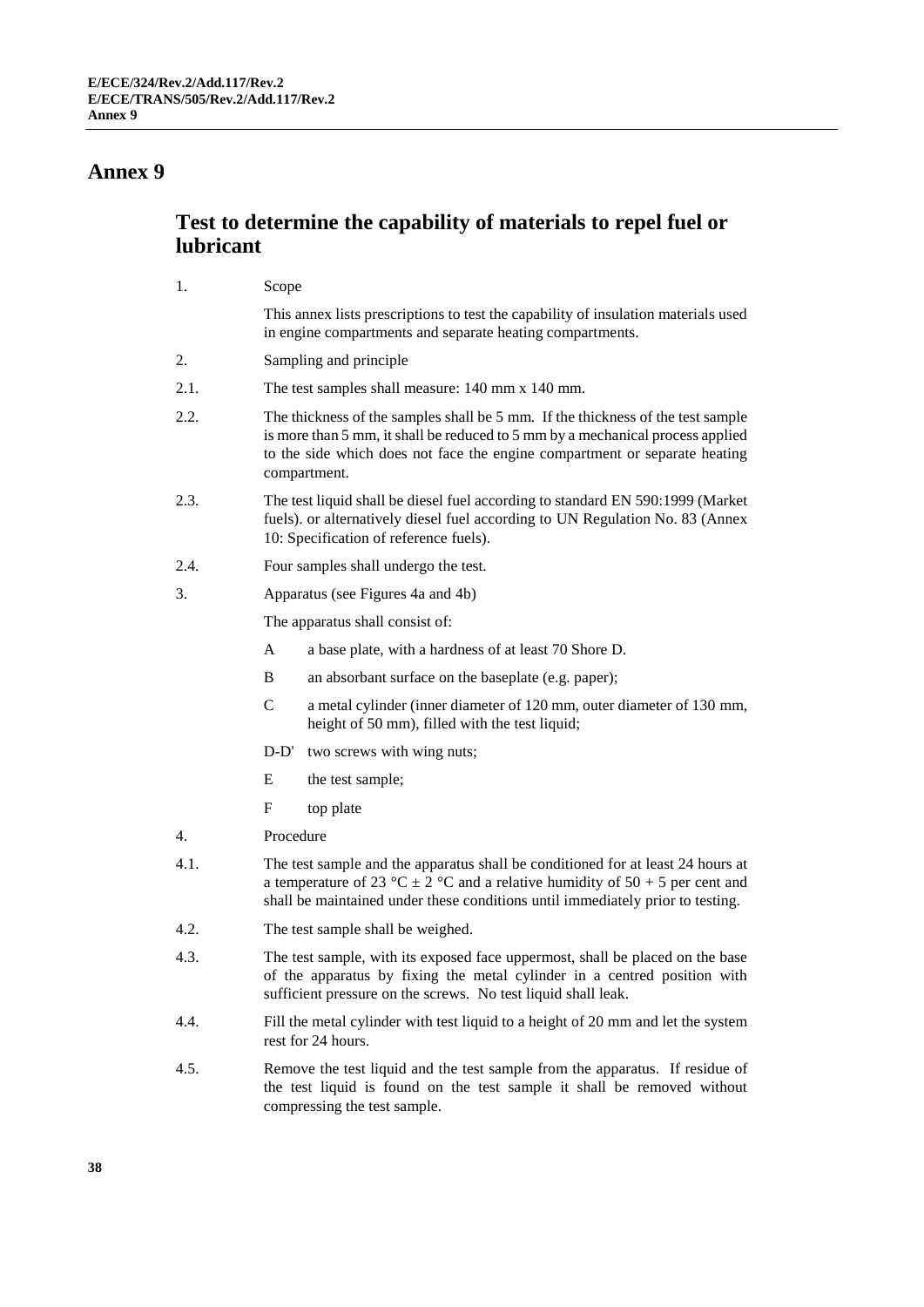4.6. The test sample shall be weighed.

### Figure 4a

**Apparatus for testing the capability to repel fuel or lubricant** (Dimensions in millimeters)